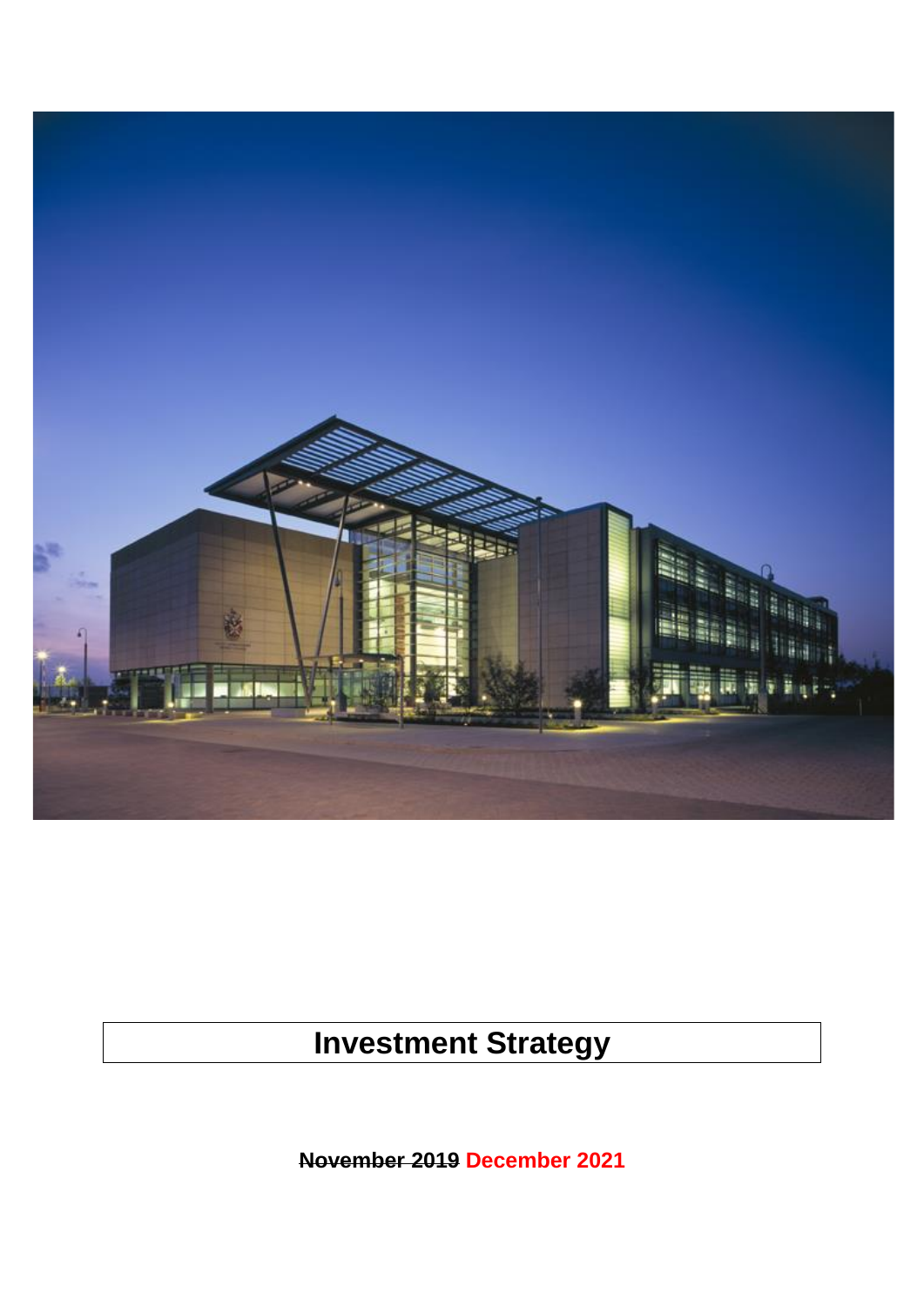#### **1. Introduction**

The Local Government Act 2003 (the Act) and supporting regulations requires the Council to 'have regard to' the Chartered Institute of Public Finance and Accountancy (CIPFA) Prudential Code, the CIPFA Treasury Management Code of Practice (the Code) and Investment Guidance (the Guidance) issued by The Ministry of Housing Communities and Local Government (MHCLG) to ensure that the Council's capital investment plans are affordable, prudent and sustainable.

In February 2018 the Secretary of State issued new guidance on Local Government Investments (the Guidance), which widened the definition of an investment to include all the financial assets of a local authority as well as other non-financial assets held primarily or partially to generate a profit. This wider definition includes investment property portfolios as well as loans made to wholly owned companies or associates, joint ventures or third parties. The Guidance applies for financial years commencing on or after 1 April 2018.

The Guidance requires the Investment Strategy to be approved by Full Council on an annual basis and sets out the disclosure and reporting requirements. Any mid-year material changes to the Strategy will also need to be subject to Full Council approval.

Due regard has also been given to the prevailing rules in relation to local authority borrowing from the Public Works Loan Board (PWLB) and, in particular, the impact of borrowing for the acquisition of commercial assets on the Council's wider borrowing requirements. Due regard has been given to the guidance published by HM Treasury on 25 November 2020 and, accordingly, the Council does not intend to buy commercial assets primarily for yield (even by using available reserves).

The Investment Strategy focusses on the following categories of investments:

- Investment to support local public services by lending to or buying shares in other organisations (known as **Service Investments**), and
- Investment to generate economic growth through providing facilities and infrastructure that will enable business start-up and growth, create employment opportunities and strengthen the local economy, including the management of the Council's commercial property estate (known as **Commercial Investments**).

The Council has set out within this Strategy its approach to risk and risk mitigation, including the requirement for fully tested and scrutinised business cases, sound due diligence indicators and the need for regular and formal reporting and the effective scrutiny of investment decisions and performance.

### **2. The Investment Strategy**

2.1 South Cambridgeshire is located centrally in the East of England region at the junction of the M11/A14 roads and with direct rail access to London and to Stansted Airport. It is a largely rural district which surrounds the city of Cambridge and comprises over 100 villages and 1 town, none currently larger than 8,000 persons. It is surrounded by a ring of market towns just beyond its borders, which are generally 10–15 miles from Cambridge. Together, Cambridge, South Cambridgeshire and the Market Towns form the Cambridge Sub-Region. South Cambridgeshire has long been a fast growing district and in 2011 had a population of 146,800 persons (bigger than Cambridge itself) and has become home to many of the clusters of high technology research and development in the Cambridge Sub-Region.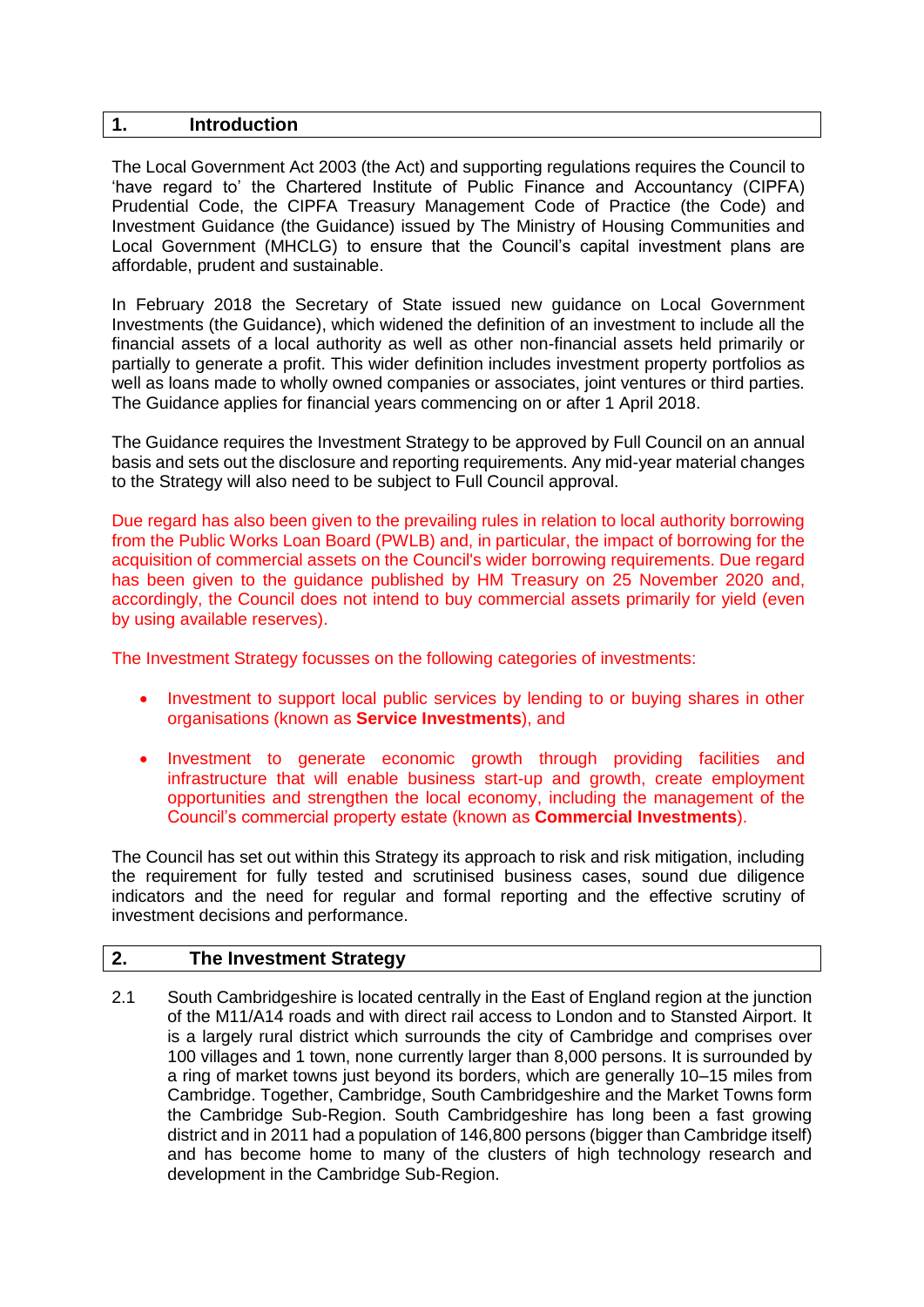- 2.2 The Council recognises that it faces a unique set of challenges to deliver is committed to support local public services, generate economic growth and ensure responsible investment. This commitment includes:
	- (a) Investment which can generate regeneration or economic development benefits as well as positive financial returns for the Council, including the services and infrastructure required to support the new communities on the strategic growth sites within the Greater Cambridge area, where the District will see the majority of the 22,000 jobs and 19,500 homes to be delivered between 2011 to 2031. To meet this challenge, against further funding uncertainty from central government to deliver essential services, the Council has recognised the need to make investments to ensure it has the capacity to continue to grow and deliver essential services. This category of investment includes the development of Investment Partnerships. Financial return is also a key objective (i.e. not subsidised provision) to generate a financial payback from investments and acquisitions.
	- (b) Investment to support local public services, including the wholly owned housing development company, South Cambs Ltd (Trading as Ermine Street Housing) in line with an approved Business Plan.
	- (c) Full compliance with the Responsible Investment Policy, reproduced at **Appendix 1**, that aims to ensure that environmental, social and governance factors are incorporated into investment decisions to better manage risk and generate sustainable long-term returns.
- 2.3 This Investment Strategy relates only to the General Fund; the Housing Revenue Account will develop its own investment strategy relating to maintenance and acquisitions.
- 2.4 The Council has taken independent advice during the development of the Strategy and continues to engage with commercial advisors and regulators to ensure that its officers and members are engaged in continual professional development in relation to property investment activities by local authorities.
- 2.5 **Aims:** The Investment Strategy aims to provide a robust and viable framework for the acquisition of commercial property investments and the pursuance of redevelopment and regeneration opportunities that contribute to Business Plan objectives and can deliver positive financial returns for the Council.
- 2.6 **Value:** The Investment Strategy identifies the sum of £153 million between 1 April 2021 and 31 March 2026 for Service and Commercial Investments that are prime and close to prime commercial real estate investment, investment which can generate regeneration or economic development benefits as well as positive financial returns for the Council and for investment partnerships with third party developers to deliver new homes. These streams of investment are outlined in more detail at Section 7. The Strategy also covers the existing portfolio of investments comprising of the following loans to third parties:
	- (a) A loan to Cambridge Ice Arena with a value of £2.4 million for a term of 25 years at a rate of 4.31%. The interest cost for the loan is based on a PWLB rate of 2.56% plus a margin of 1.75%;
	- (b) Loans to South Cambs Ltd, Trading as Ermine Street Housing (ESH), with a value of £63.317 million (at September 2019) £83.993 million (as at March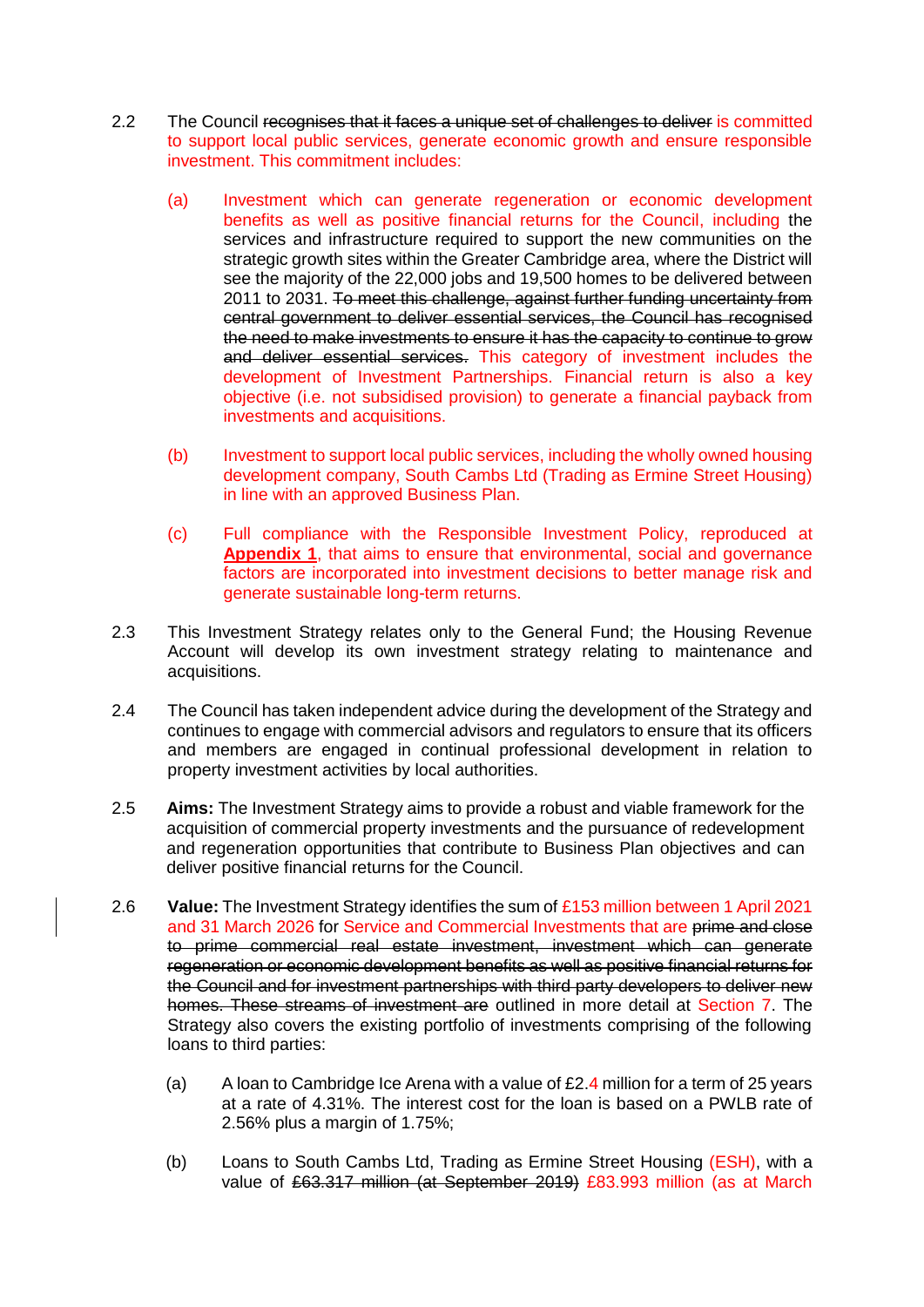2021) at a rate of 3.78% (reviewed annually). The Council earmarked a total investment of £100 million to Ermine Street in its capital programme to enable the supply of 500 private rented housing stock; loans are based on an opportunity cost of 1% plus a margin of 2.78% (subject to review). At the point of drafting this strategy, loans to Ermine Street have been on the basis of interest only repayment; following the review by Savills, this may be reviewed to consider some capital repayment.

2.7 **Contribution:** The Council has an established commercial property estate that is managed in accordance with an approved Corporate Asset Plan. invests in local commercial property with the intention that profits will be spent on local public services. The following table provides details of the current portfolio by the various categories and purchase price:

| <b>Category</b>  | <b>Fair Value</b><br>£000 |
|------------------|---------------------------|
| <b>Offices</b>   | 43,860                    |
| Industrial       | 2,900                     |
| Development Land | 18,559                    |
| Other            | 0                         |
| <b>TOTAL</b>     | 65,319                    |

2.8 **Security:** In accordance with government guidance, the Council considers a property investment to be secure if its accounting valuation is at or higher than its purchase cost including taxes and transaction costs. A fair value assessment of the Council's investment property portfolio has been made within the past twelve months, and the underlying assets provide security for the capital investment. Should year end accounts preparation and audit processes value these properties below their purchase cost, then an updated Investment Strategy will be presented to Council detailing the impact of the loss on the security of investments and any revenue consequences arising therefrom.

In relation to third party loans, the Council will ensure that the total exposure to loans remains proportionate to the size of the Council. The Council has significant control over ESH being its only shareholder. However, the risk that the borrower, ESH, will be unable to repay loans provided by the Council represents a significant risk. In order to limit this risk, and ensure that total exposure to loans remains proportionate, an upper limit on outstanding loans to ESH has currently been set at £100 million. This will be kept under review. Accounting standards require the Council to set aside a loss allowance for loans, reflecting the likelihood of non-payment. The figures for loans in the Council's statement of accounts will, therefore, be shown net of this loss allowance.

2.9 **Financing the Strategy:** The Council will fund Service and Commercial and Regeneration Investments the investment property acquisitions by utilising the most appropriate and efficient funding strategy available at the time ofinvestment. The Council has the option of utilising prudential borrowing, capital receipts, and reserves and may consider other structures such as joint ventures with pensions and insurance funds. Financing decisions will link to the Council's Medium Term Financial Strategy and Treasury Management Strategy.

As a condition of accessing the PWLB, Local Authorities must submit a high-level description of their capital spending and financing plans for the following three years,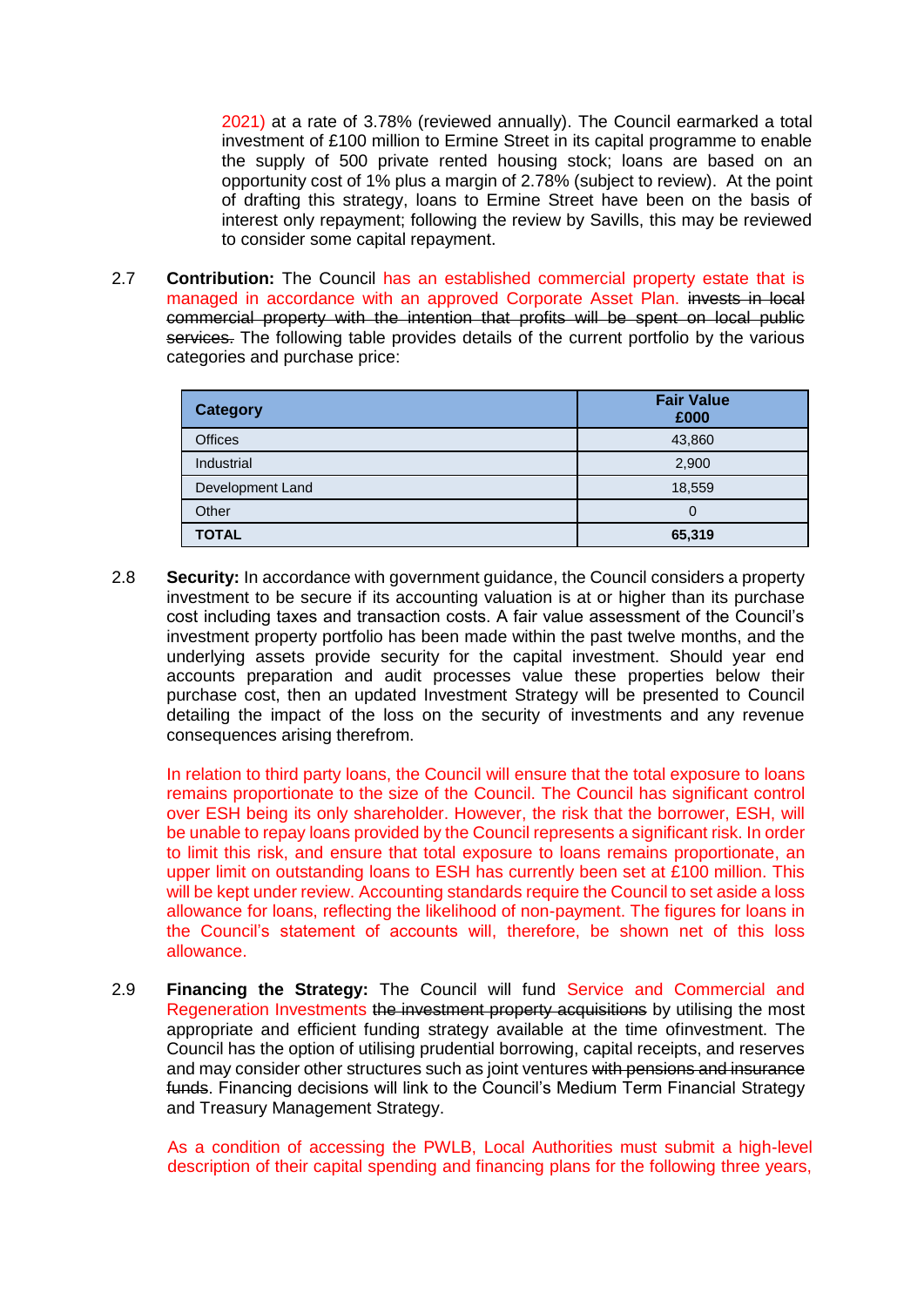including their expected use of the PWLB. As part of this, the Head of Finance will need to confirm that there is no intention to buy investment assets primarily for yield at any point in the next three years. This assessment is based on the Head of Finance's professional interpretation of guidance issued. When applying for a new loan, the Local Authority must confirm that the plans they have submitted remain current and provide assurance that they do not intend to buy investment assets primarily for yield.

The new borrowing rules, therefore, restrict the ability of local authorities to borrow from PWLB for pure investment in commercial property and the Council is aware that, if it intends to buy commercial assets primarily for yield (even by using reserves), then they will be prevented from taking any PWLB borrowing and will need to consider alternative sources of funding. The Council is not, therefore, permitted to reprofile the capital programme so that borrowing is only used on allowed projects, with internal borrowing used for commercial activities and will respect the guidance issued on investments. Accordingly, there is a presumption against primarily for yield investments, such as prime and close to prime commercial real estate investment.

2.10 **Risk Assessment:** The Council assesses the risk of loss before entering into and whilst holding property investments. The Council is engaged in the market through the proactive management of the investment portfolio, the asset valuation exercise and the economic growth activity and, through this, gaps/opportunities in the market are identified. Each asset is reviewed on an annual basis in order to review its performance, investment requirements and whether it should remain in the portfolio. The Council intends to develop a more detailed Acquisitions and Disposal Policy to sit alongside this Strategy.

The Council assesses the risk of loss before entering into loans with third parties. Loans to ESH will be provided on a commercial basis to comply with Subsidy Controls (previously State Aid Rules) taking into account the level of risk, with a clear schedule of repayment of interest and principal that enable ESH to deliver its Business Plan and meet the Council's overall objectives. External advisors will be brought in as required to support Council officers in assessing the legal and financial risks of making loans.

| <b>Outcome/Risk</b>                                                   | <b>Potential Measure</b>                                                                                                                                                                                                                                                                                                                        | <b>Benchmarks</b>                                                                                                                                                                                     |
|-----------------------------------------------------------------------|-------------------------------------------------------------------------------------------------------------------------------------------------------------------------------------------------------------------------------------------------------------------------------------------------------------------------------------------------|-------------------------------------------------------------------------------------------------------------------------------------------------------------------------------------------------------|
| Individual<br>acquisitions are<br>achieving<br>strategy<br>objectives | <b>Gross and Net Initial Yield</b><br>$\bullet$<br>measured against targets for the<br>investments (stress tested by<br>providing pessimistic as well as<br>realistic scenarios)<br>Net Present Value and Internal<br>$\bullet$<br>Rate of Return Calculations to<br>show longer term financial<br>returns<br><b>Cumulative Year break-even</b> | Industry<br>٠<br>benchmarks for<br>type of investment<br>Other acquisitions<br>in the portfolio<br><b>Overall portfolio</b><br>٠<br>and theme<br>averages<br><b>Other Local</b><br><b>Authorities</b> |
| <b>Acquisitions can</b><br>be operationally<br>managed<br>effectively | Operating expenses as a<br>$\bullet$<br>proportion of gross effective<br>income<br>Operating expenses and debt<br>٠<br>service costs as proportion of<br>effective income                                                                                                                                                                       | <b>Established sector</b><br>benchmarks                                                                                                                                                               |
| <b>Acquisitions and</b><br>portfolio are                              | Asset by asset as well as<br>portfolio measurement of asset                                                                                                                                                                                                                                                                                     | Other acquisitions<br>in the portfolio                                                                                                                                                                |

In relation to the commercial property estate, typical measures for monitoring individual assets and the portfolio as a whole are summarised in the table below: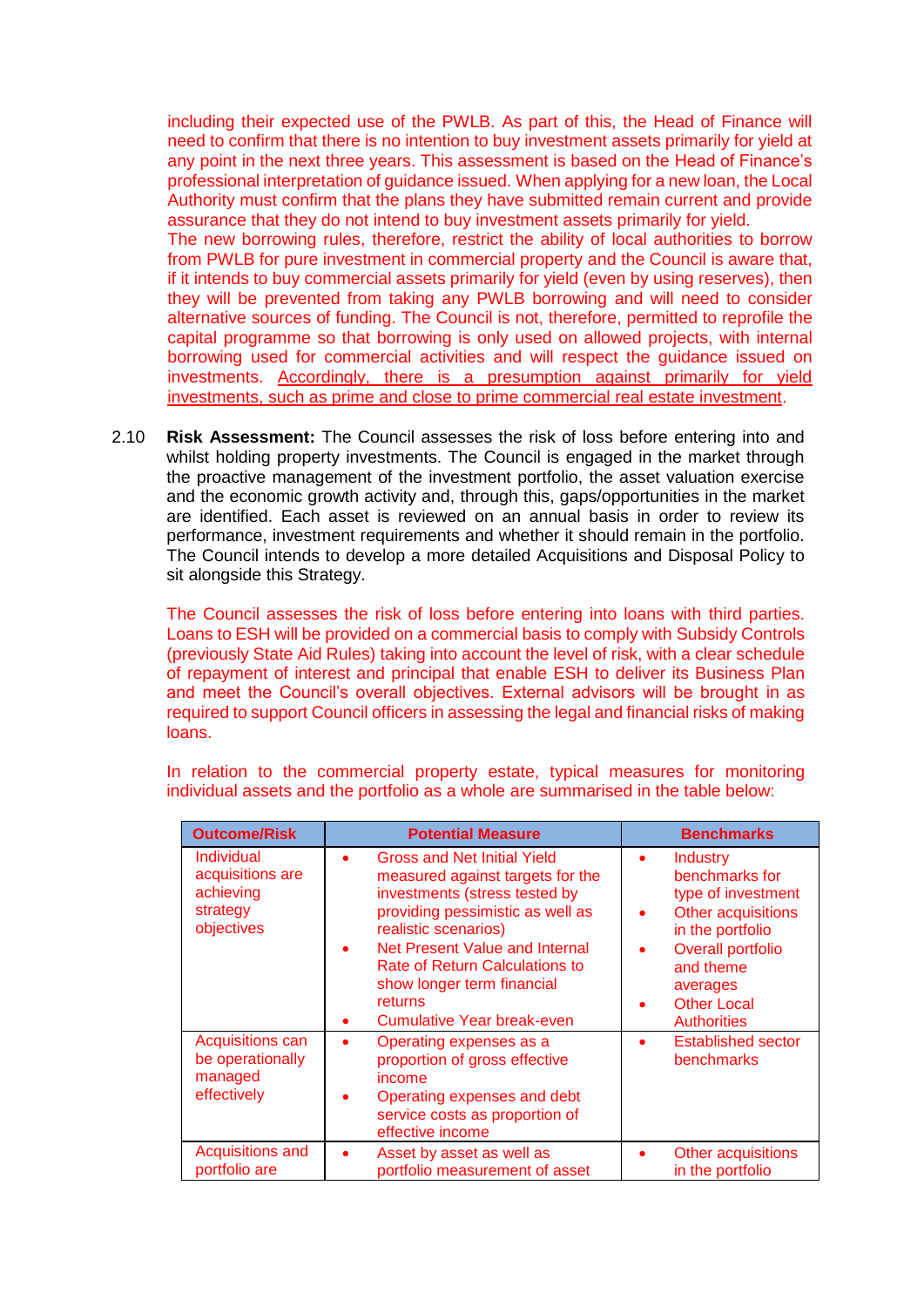| appreciating in<br>value                                           | valuation against price paid and<br>outstanding debt (initial<br>borrowing minus accumulated<br>Minimum Revenue Provision) | <b>Established sector</b><br>benchmarks<br><b>Other Local</b><br><b>Authorities</b> |
|--------------------------------------------------------------------|----------------------------------------------------------------------------------------------------------------------------|-------------------------------------------------------------------------------------|
| The Investment<br><b>Strategy income</b><br>target is being<br>met | Close and regular financial<br>monitoring of average yield as<br>well as growth of the portfolio                           | Actual v. Budget -<br>variance explained<br>by average yield<br>and portfolio use   |

The Council's established commercial property estate (see table at 2.6 above) provides some degree of diversification, allowing intends to adopt a risk spread profile. but its commercial portfolio is, at this stage, limited and not diversified It is recognised, therefore, that the Council is potentially exposed to greater risk in the early period of the Investment Strategy through the absence of diversification.

The Council recognises, however, that there is a As the portfolio develops, there will be a need to assess the continuing appeal of the Council's existing property investments in the market. In some property investment classes this could be more significant than others, for example functional obsolescence in the industrial sector may have less impact on market appeal and rental growth than in the office sector. Economic obsolescence risk may be higher in markets which are more susceptible to social change and popular culture.

The economic landscape has changed immensely in the last 12 months, initially as a result of the uncertainty over the withdrawal process from the European Union, and recently the financial challenges as a result of the Coronavirus pandemic (COVID-19) which has had an impact on property markets with increased market uncertainty. The Royal Institution of Chartered Surveyors (RICS) considers market impacts and publishes regular guidance on property valuations, with recommendations to reflect the uncertainty (such as the insertion of Market Uncertainty Clauses [MUCs] within property valuations). Due regard should be given to the guidance issued given the continuing uncertainty around the property sector.

The Head of Commercial Development & Investment is responsible for ensuring that each investment decision is measured against the investment criteria set out in the Investment Strategy, which includes an assessment of risk. Asset investment advice is provided by retained agents and, where necessary, additional specialist advice is procured from suitably experienced external advisers. This will include the provision of pre-purchase reports and building surveys and other due diligence required to support the business case. The advice by the retained agents will include an assessment of the market and how it will evolve over time, the nature and level of competition and the impact that any asset acquisition or disposal could have on the projected income generated. The retained agent advice is monitored against the specification of requirements detailed in the invitation to tender and contract.

- 2.11 **Liquidity:** Compared with other investment types, property is relatively difficult to sell and convert to cash at short notice and can take a considerable period to sell in certain market conditions. The Council has no immediate plans or needs to sell any of the property investment assets. However, lower yielding assets may be sold and replaced with higher yielding assets within manageable risk tolerances.
- 2.12 **Loan Commitments:** Although not strictly counted as investments, since no money has exchanged, loan commitments and financial guarantees carry similar risks to the Council. The Council has no such loan commitments or financial guarantees.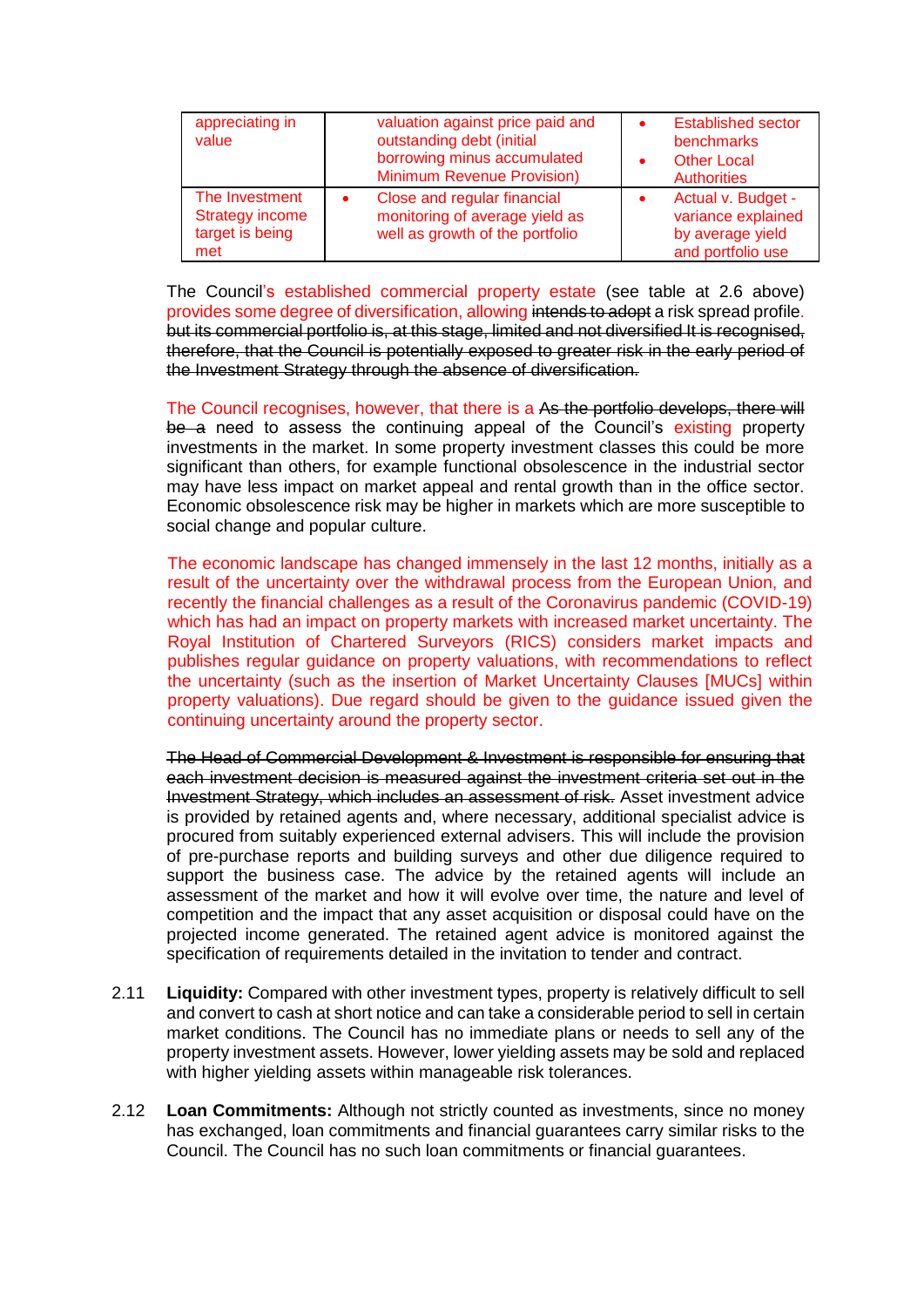### *3* **Proportionality**

3.1 In setting a balanced budget (as required by statute) the Council takes into account the contribution of income that is generated by its investment activity and, in doing this, it recognises that such investment activity meets wider economic and service objectives of the Council. The table below shows the extent to which expenditure planned to meet the service delivery objectives and/or place making role of the Authority is funded by the expected net income from investments over the lifecycle of the Medium Term Financial Strategy.

| <b>Investment</b><br><b>Net Rate of Return</b> | 2021/2022<br><b>Budget</b><br>£000 | 2022/2023<br><b>Budget</b><br>£000 | 2023/2024<br><b>Budget</b><br>£000 | 2024/2025<br><b>Budget</b><br>£000 | 2025/2026<br><b>Budget</b><br>£000 |
|------------------------------------------------|------------------------------------|------------------------------------|------------------------------------|------------------------------------|------------------------------------|
| Net Revenue Stream                             | 21,722                             | 22.182                             | 19.566                             | 20,306                             | 21,063                             |
| Net Investment Income                          | 5.031                              | 6.306                              | 6.720                              | 6.959                              | 7,197                              |
| <b>PROPORTION (%)</b>                          | 23.2                               | 28.4                               | 34.3                               | 34.3                               | 34.2                               |

3.2 An appropriate level of contingency within the General Fund Reserve is assessed annually as part of the outturn position each year. The Council also has a revenue contingency allocation of £75,000 £250,000 cover specified "precautionary" items to enable unforeseen and "one off" needs (i.e. having no long term ongoing revenue commitment) to be considered for funding during the financial year. These contingencies cover any net reduction in income sources, including rental income from investment properties, compared to the levels estimated.

### *4* **Borrowing in Advance of Need**

- 4.1 Government guidance is that local authorities must not borrow more than, or in advance of their needs, purely in order to profit from the investment of the extra sums borrowed.
- 4.2 Where exceptionally the Council chooses to disregard the CIPFA Prudential Code and Government Guidance in respect of borrowing to fund investment activity, the rationale for this decision must be explained in the Strategy.
- 4.3 The Council has noted and has had regard to the Guidance and has no plans to borrow in advance of need and is, therefore, compliant with the CIPFA Prudential Code in respect of this matter. The Council will only depart from it in exceptional cases, within the parameters set out in this Strategy, for the purposes of delivering Business Plan objectives and maintaining a robust financial position. In these exceptional cases, the reasons for so doing will be fully explained, together with the Council policies for investing the money borrowed, including management of the risks, for example, of not achieving the desired profit or borrowing costs increasing.

### *5* **Capacity, Skills and Use of External Advisors**

5.1 The Guidance requires that elected members and officers involved in the investment decision making process have appropriate capacity, skills and information to enable them to take informed decisions as to whether to enter into a specific investment. In addition, it places a duty on the Council to ensure that advisors negotiating deals on behalf of the Council are aware of the core principles of the prudential framework and the regulatory regime in which the Council operates. This will be achieved by ensuring an adequate and effective training programme, obtaining appropriate advice to inform the decision-making process and by ensuring that procurement arrangements provide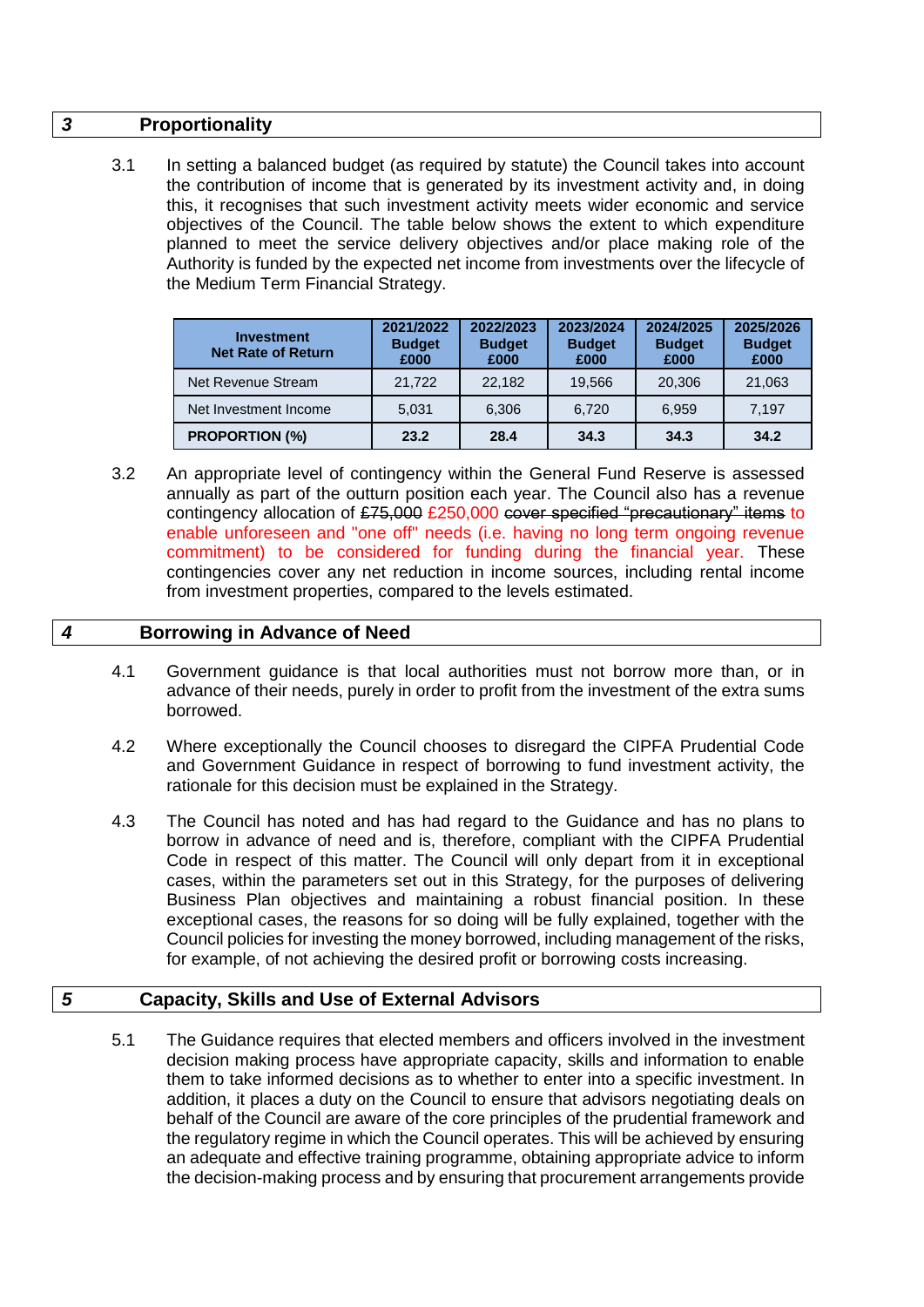relevant information to potential advisers of the specific principles, regulations and governance relevant to the local authority sector.

- 6.2 The Council will appoint specialist advisors to provide training to ensure that relevant Officers and Members have the required skills to make informed decisions and assess the associated risks. This training will take place before any investment decisions associated with the Strategy are considered and on a regular basis to ensure that Officers are engaged in continual professional development in relation to property investment activity and that Members, as decision makers, have the skills, knowledge and relevant information to effectively assist the decision-making process. This will include training for new Members of the Council.
- 5.3 The Council recognises that investing in land and property to achieve business objectives and to generate returns is a specialist and potentially complex area. The Council employs professionally qualified and experienced staff in senior positions with responsibility for making capital expenditure, borrowing and investment decisions. Where skills, or capacity are lacking, the Council will engage the services of professional property, legal and financial advisors, where appropriate, to access specialist skills and resources to inform the decision-making process associated with this Strategy. The Council measures the impact of investment decisions on borrowing and affordability through Investment Indicators to ensure that the overall risk exposure remains within acceptable levels.

#### *6* **Governance Arrangements**

- 6.1 It is necessary to have a framework for determining which properties and development opportunities should be invested in.
- 6.2 A designated Investment Selection Team (IST), structured as outlined in **Appendix 2,** provides the setting for senior property, finance, service and legal professionals to share details of investment proposals ensuring that the core principle of the CIPFA Prudential Framework and the regulatory regime within which the Council operates are adhered to.
- 6.3 The Investment Team has day to day oversight of asset management issues, and is responsible for reviewing the extent, condition and value of the Council's corporate estate in line with the approved Corporate Asset Plan 2020-2024 and supporting Asset Management Plan which is continually monitored by IST.
- 6.4 The IST will advise a designated Investment Governance Board (IGB) on potential purchases and development opportunities that meet the pre-determined selection criteria contained within the Investment Strategy. The IST will scrutinse investment opportunities identified by the Investment Team, based on the selection criteria set out in this Strategy, will carry out all necessary due diligence and will present a full business case to the IGB for approval. The structure of the IGB is also outlined in **Appendix 2**. The purpose of the IGB is to challenge and scrutinise investment opportunities identified by the IST, ensuring that only credible options are progressed. It also provides the forum for the strategic management of the overall portfolio of investments, consistent with the aims of the Strategy.
- 6.5 Investment decisions taken by Cabinet will be subject to the fulfilment of the minimum criteria set out within the Strategy, satisfaction with the business case and risk assessment, and will have regard to the recommendation of the IGB. Acquisitions and development opportunities that do not meet the minimum criteria set out within the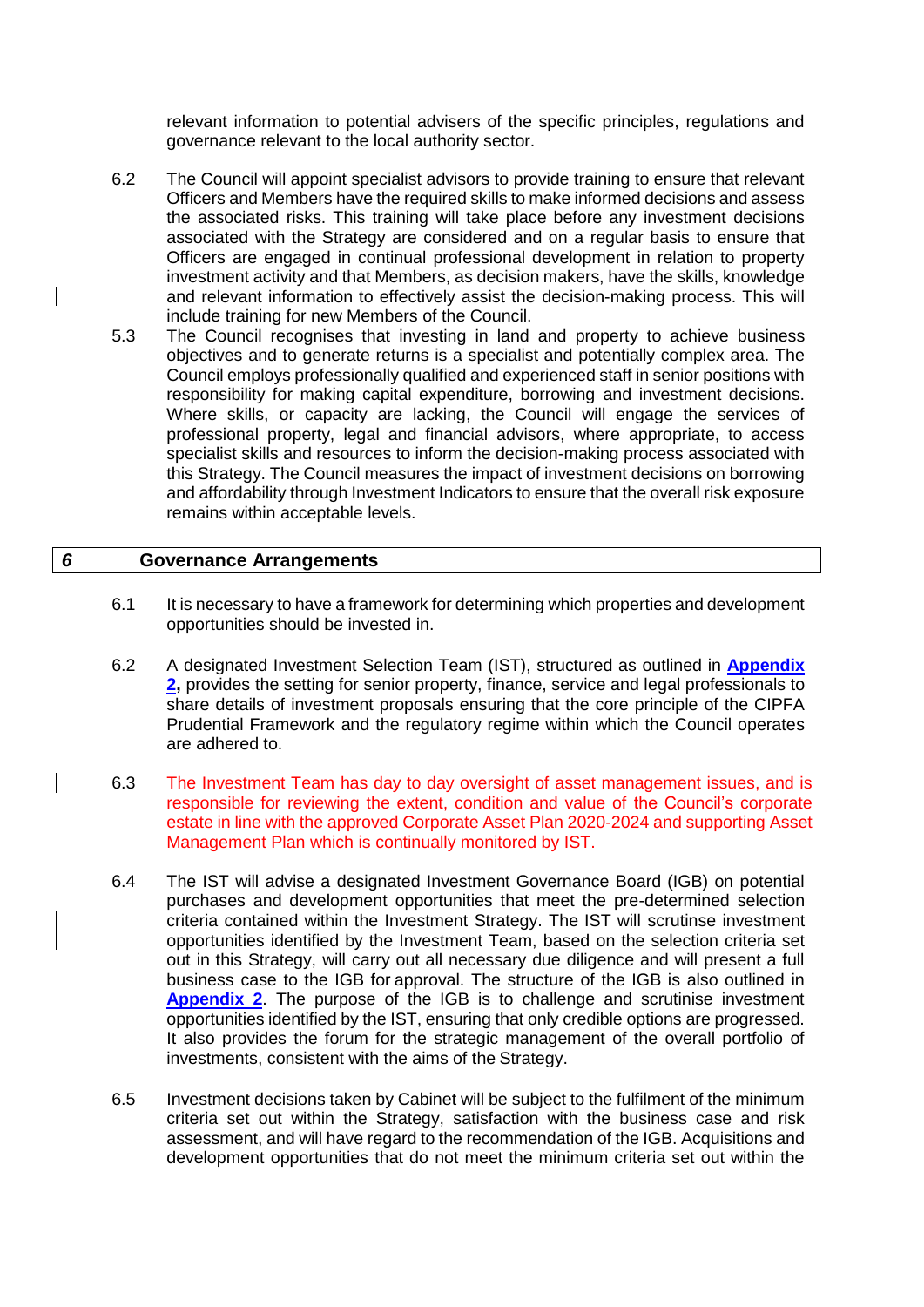Strategy may still be considered, where they would bring other compelling benefits to the District, but would require Cabinet approval.

- 6.6 Cabinet is required to approve investment in new capital schemes prior to any expenditure being incurred (subject to 6.6 below) and Council approval will be required if additional, or the reprofiling of, funding is required. There may be occasions when an investment opportunity may be lost by the market need for speed; in these exceptional cases, decisions may be taken by the Leader after consultation with IGB and in accordance with the Access to Information Procedure Rules as set out in the Constitution and a full report will be prepared to inform the decision, fully outlining the opportunities and risks. The requirements relating to the giving of notice of the decision in the Forward Plan and for call-in of any decision shall apply unless the urgency procedures in the Council's Constitution are required to be used for urgent investment decisions.
- 6.7 To enable the timely and decisive decision making which is essential in this type of industry, to respond to opportunities as they arise, regular meetings of the IGB will be scheduled. The Council's Scheme of Delegations provides the basis for enabling Officers to progress investment opportunities, including due diligence checks and the submission of non-binding offers in line with market practice.

### *7* **Service and Commercial Regeneration Investments Streams**

- 7.1 Investments will be focussed within the District, the Greater Cambridge Partnership area and the Travel to Work Area as shown in **Appendix 3**.
- 7.2 The Investment Strategy identifies the sum of  $£153$  million for Service and Commercial Regeneration Investments as follows: for potential commercial investments into three streams of activity outlined in 7.3 below. This provides (i) an allocation for Stream 1 investments in line with the potential investment pipeline, (ii) a £10 million per annum allocation in Stream 2 investments (e.g. energy storage projects or investments with regeneration benefits) and (iii) the capacity to deliver the level of investment with the two approved framework suppliers in line with Member Agreements. The projection of likely investments in all three streams as follows:

| <b>Funding Allocation</b>  | 2021/2022<br>£'000 | 2022/2023<br>£'000 | 2023/2024<br>£'000 | 2024/2025<br>£'000 | 2025/2026<br>£'000 |
|----------------------------|--------------------|--------------------|--------------------|--------------------|--------------------|
| Loans to ESH               | 10,000             |                    |                    |                    | -                  |
| <b>Investment Strategy</b> | 23,000             | 30,000             | 30,000             | 30,000             | 30,000             |
| <b>Total Investment</b>    | 33,000             | 30,000             | 30,000             | 30,000             | 30,000             |

7.3 Investment relating to commercial premises will be directed towards the following types of investment three streams of activity:

#### 7.3.1 **Service Investments Stream 1**

This category of investment is to support local public services. The Council may lend money or acquire shareholding in subsidiaries, suppliers, local businesses, local charities, housing associations, local residents and its employees to support local public services and stimulate local economic growth. The main risk when making these investments is that the borrower will be unable to repay the principal and interest due. The Council will, therefore,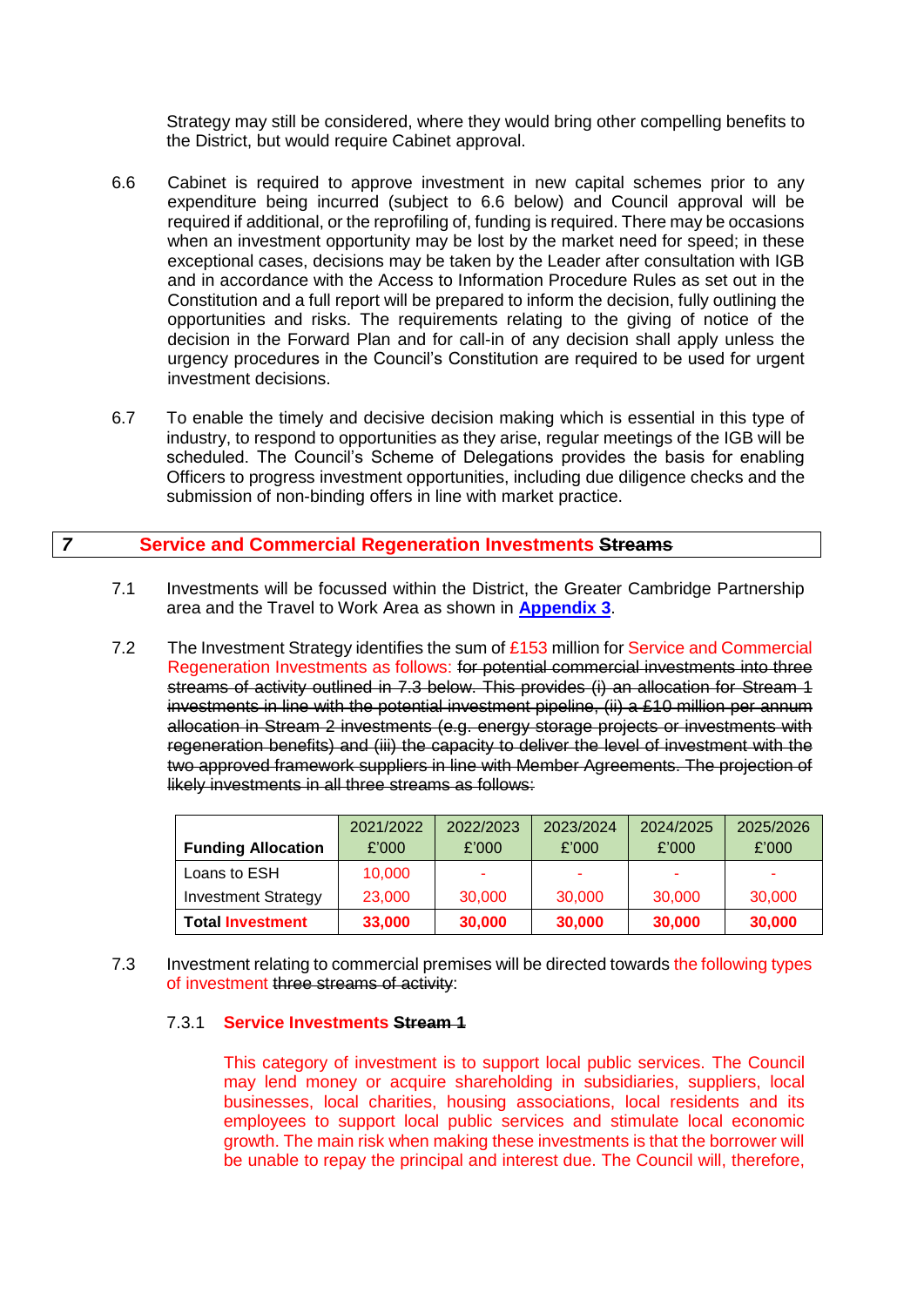assess the risk of loss before entering into and whilst holding such investments and mitigate this risk where practicable.

The Council has a wholly owned housing company called Ermine Street Housing (ESH). The Council's main objectives for creating the company is to provide good quality flexible rental housing and to meet housing needs and gaps in the housing by operating a commercial entity to manage both purchased and leased properties for the purpose of residential lettings. ESH acquire properties on the open market, borrowing at market interest rates via the Council, then lets the property at market rents to facilitate a reasonable pay back on the investment. ESH also brings the benefit of contributing to housing supply in the District with its implications for the economic and social well-being of residents and the local economy. The Council will provide capital loans to ESH on commercial terms to enable the company to deliver its objectives in line with an approved business plan.

Prime and close to prime commercial real estate investment let on long leases to good covenants which will provide a secure long-term income over and above their ability to pay back the purchase price debt. The minimum target yield for a stream 1 assessment is 5% per investment, excluding Minimum Revenue Provision (MRP) and the cost of borrowing.

The contributions from Stream 1 investments will include:

- $\rightarrow$  -Yield / profit.
- > Long term capital uplift.

Commercial lease arrangements in relation to the Council's portfolio are ordinarily classified as operating leases. International Financial Reporting Standard (IFRS) 9 relates to treatment of various financial instruments. Sundry Debtor Balances are classed as a financial instrument and all financial instruments need to be subject to impairment when the expected recoverable amount is less than the actual amount outstanding. All outstanding amounts relating to leases will be recorded at the net recoverable amount after allowing for an appropriate provision for bad and doubtful debts (If any).

#### 7.3.2 **Commercial Regeneration Investments Stream 2**

This category covers investment which can generate regeneration or economic development benefits as well as positive financial returns for the Council. Financial returns for the Council may come in the form of increased business rates income, New Homes Bonus where the investment is within the District and residential letting income from Build to Rent developments. The minimum target yield for a stream 2 commercial regeneration investments of this nature is 5%, excluding MRP and the cost of borrowing. IRR may also be appropriate as a measure of an investment's rate of return.

The contributions from Stream 2 commercial regeneration investments will include positive financial returns for the Council, and may also include the following:

 $\rightarrow$  Investment loans to 3<sup>rd</sup> parties

- Assets that provide accommodation for essential businesses and services that are critical to the health of the local economy.
- $\triangleright$  Investing in climate and environmental initiatives, including green energy investments within Stream 1 assets that can be developed to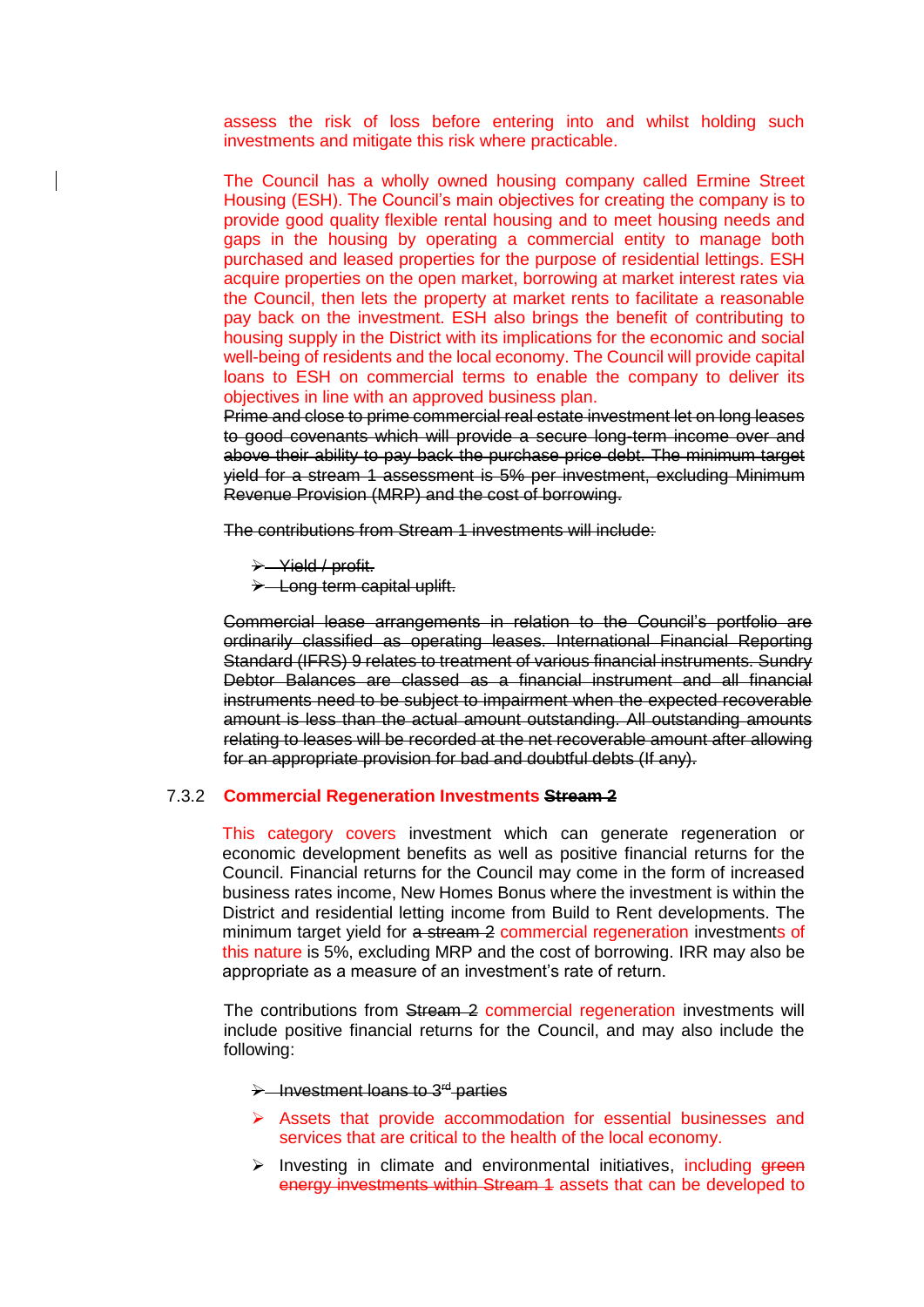deliver green energy generation, in line with business plan objective of being "green to our core", and investment in green energy bonds/funds in so far as they meet PWLB criteria.

- ▶ Investing in Social Capital
- $\triangleright$  Redeveloping Council owned assets
- $\triangleright$  Building homes and commercial premises
- $\triangleright$  Using public land and buildings to achieve long-term socio-economic development within the District and wider Greater Cambridgeshire Area, as identified in the Local Plan and **Appendix 3**.

To provide a longer term perspective for Stream 2 commercial regeneration investments, the Internal Rate of Return (IRR) may be an appropriate metric to assess the strength of an investment. The IRR is the interest rate at which the net present value of all cash flows arising from an investment is equal to zero.

### 7.3.3 **Commercial Investments: Investment Partnerships Stream 3**

Investment partnerships with third party developers to deliver new homes and regeneration opportunities that will include:

- $\triangleright$  Acquisition of 3rd party land
- $\triangleright$  Include Public sector and bank debt
- $\triangleright$  Incorporation of grants and other funding
- $\triangleright$  A sharing of risk and reward between partners

By the nature of these investments, returns are likely to be in the form of capital receipts from the sale of a constructed asset, potentially developed in phases depending on the scale of the project. These capital receipts will be identified in the capital programme as financing for priority capital projects determined by the Council. Capital projects may relate to the range of services provided by the Council, or for investments in redevelopment and regeneration projects that contribute to Business Plan objectives and which may deliver positive financial returns for the Council.

7.3.4 Further information about commercial investments (including Investment Partnerships), including the scope for investment, investment objectives, development methodology, green energy opportunities and risk management arrangements, is provided in **Appendix 4**, the expected business case coverage is identified in **Appendix 5** and investment assessment criteria for all three streams are commercial investments is shown in **Appendix 6**.

### *8.* **Prudential Indicators**

8.1 The Guidance requires local authorities to develop quantitative indicators that allow Councillors and the public to assess a local authority's total risk exposure as a result of commercial property investment decisions.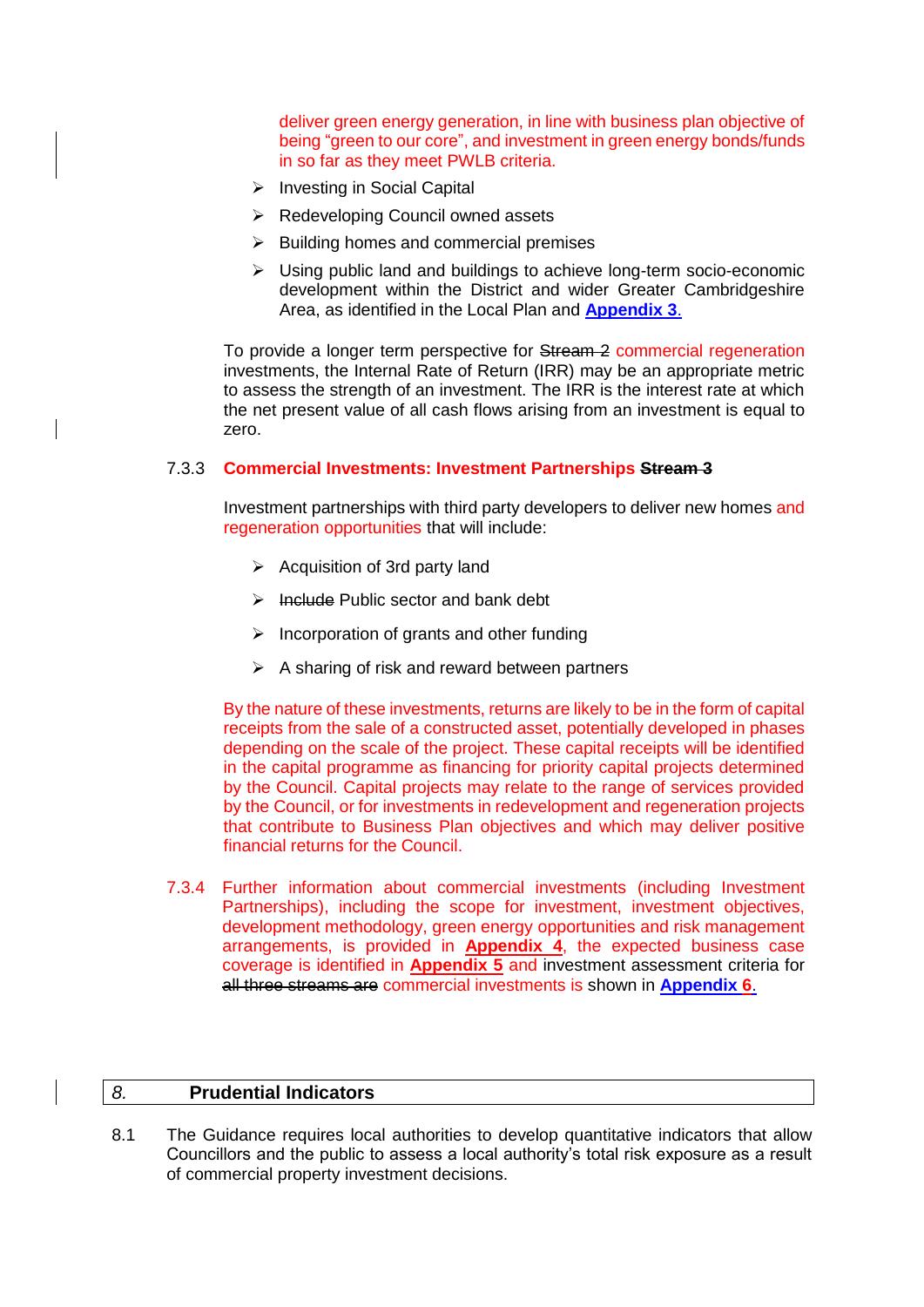- 8.2 Local Authorities are required to charge to their revenue account each year a Minimum Revenue Provision (MRP) to make provision for the repayment of debt, as measured by the underlying need to borrow. The MRP should be prudent and, although it is for each authority to determine the amount, the published guidance by the Government is "local authorities should align the period over which they charge MRP to one that is commensurate with the period over which their capital expenditure provides benefits". Provision has, therefore, been made for MRP in the performance indicators in line with the approved Capital and Treasury Management Strategies and based on the equal instalment method, amortising expenditure equally over the estimated useful life of the asset for which borrowing is required. The application of MRP will be adjusted to reflect the annual valuation of Investment properties and will be determined on a property by property basis
- 8.3 The approved Treasury Management Strategy does, however, confirm that where a loan is made to a wholly owned subsidiary of the Council, the loan is deemed to be secured on the assets of the company. Evidence of the ability to repay the loan will be based on the company's business plan and asset valuation, and no MRP will be made. Exceptionally, where capital expenditure is part of a loan agreement to other than a wholly owned subsidiary – such as the loan to Cambridge Ice Arena – MRP will be applied in these cases.
- 8.4 The indicators associated with the Council's proposed Commercial Property Investment Strategy are detailed below.

#### 8.4.1 **Debt to Net Service Expenditure (NSE) Ratio**

This indicator measures the gross debt (as cash or loan financing) associated with Commercial Property Investments and loans to third parties as a percentage of the Council's net service expenditure, where net service expenditure is a proxy for the size and financial strength of a local authority.

| Estimate £'000                       | 2021/22 | 2022/23 | 2023/24 | 2024/25 | 2025/26 |
|--------------------------------------|---------|---------|---------|---------|---------|
| Third Party Loans (a)                | 96,900  | 96,828  | 96,256  | 96,184  | 96,112  |
| Commercial Investments<br>(b)        | 88,319  | 118,319 | 148,319 | 178,319 | 208,319 |
| <b>Funding Allocation</b><br>(a + b) | 185,219 | 215,147 | 245,147 | 275,147 | 305,147 |
| Net Service Expenditure<br>(C)       | 21,828  | 20,992  | 21,659  | 22,101  | 22,823  |
| <b>Debt to NSE Ratio</b><br>(a+b)/c  | 849%    | 1024%   | 1132%   | 1245%   | 1337%   |

The indicator shows that the debt level proposed by the Strategy will be approximately 14 times the level of the Council's net revenue budget if the proposed investment in the Strategy is funded solely from cash or loan financing.

Given that the Strategy will take the risk profile of investments into account in the decision-making process and the Council sees property investments as a long-term investment. this ratio is reasonable. A maximum limit of 1,4800% has been set for this indicator.

#### 8.4.2 **Net Commercial Income to NSE Ratio**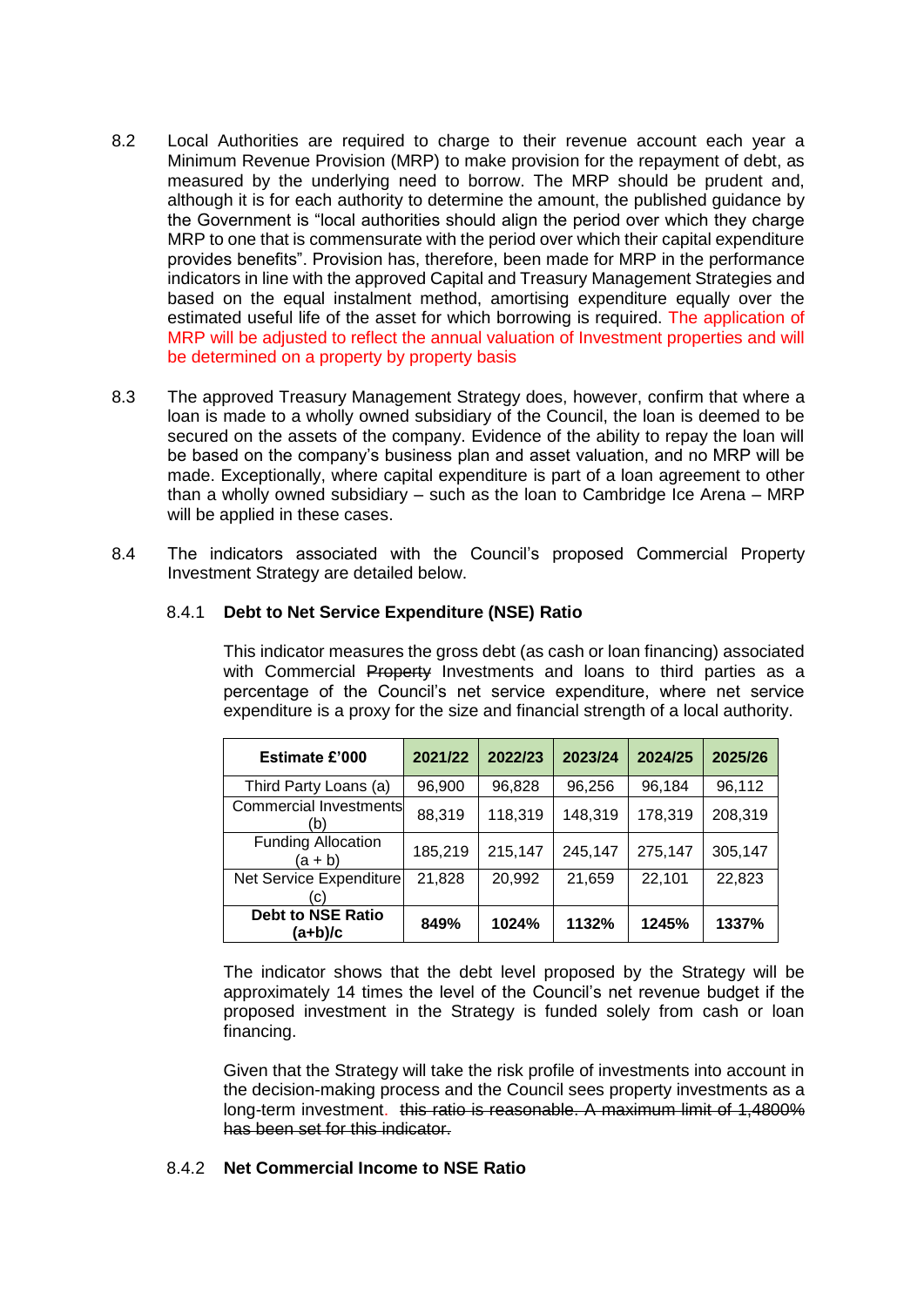This indicator measures the Council's dependence on the income from commercial property investments to deliver core services.

The commercial income is the gross income from all investments made through the strategy less all operational costs. including the operational costs shown in indicator 8.4.7. All income forecasts should allow for void periods where applicable. The table below identifies gross income:

| Estimate £'000                                | 2021/22 | 2022/23 | 2023/24 | 2024/25 | 2025/26 |
|-----------------------------------------------|---------|---------|---------|---------|---------|
| Third Party Loan income (a)                   | 3,271   | 3,461   | 3,461   | 3,461   | 3,461   |
| Commercial income (b)                         | 5,031   | 6,306   | 6,720   | 6,959   | 7,197   |
| Total Net Income (less MRP)<br>$(a + b)$      | 6,982   | 8,050   | 8,325   | 8,439   | 8,813   |
| Net Service Expenditure (c)                   | 21,828  | 20.992  | 21,659  | 22,101  | 22,823  |
| Net Commercial income to<br>NSE Ratio (a+b)/c | 32.0%   | 38.3%   | 38.4%   | 38.2%   | 38.6%   |

The additional income generated from the investments set out within this Strategy will be equivalent to 38.6% of the Council's Net Service Expenditure by 2025/2026. This ratio is considered reasonable and a maximum limit of 5% has been set for this indicator.

#### The ratio shows an increase over time and, given the potential risk in respect of reliance on this income, effective measuring of progress will be undertaken against income targets, both in terms of portfolio yield and size.

The indicator allows for MRP in accordance with the approved Treasury Management Strategy with the following allowance for each year:

| Estimate £'000            |      | 2021/22 2022/23 | $2023/24$ 2024/25 |     | 2025/26 |
|---------------------------|------|-----------------|-------------------|-----|---------|
| Minimum Revenue Provision | ,320 |                 | .856              | .98 | .845    |

#### 8.4.3 **Investment Cover Ratio**

This indicator measures the total net income from property investments compared to interest expense:

| <b>Estimate £'000</b>         | 2021/22 | 2022/23 | 2023/24 | 2024/25 | 2025/26 |
|-------------------------------|---------|---------|---------|---------|---------|
| Net Commercial income         | 5.031   | 6,306   | 6.720   | 6.959   | 7.197   |
| Interest cost                 | 910     | 2.345   | 2,606   | 2.911   | 3,242   |
| <b>Investment cover Ratio</b> | 5.52    | 2.69    | 2.58    | 2.39    | 222     |

The net investment cover ratio increases throughout the medium term. This is because interest payable is growing at a faster rate than commercial income due to the externalisation of some debt. Current loans are shorter term loans and the ratio in 2021/22 reflects this.

For commercial investments from 2022/23 within Streams 1 to 3, the rate of 2% (reflecting current medium to long term PWLB rates) is used to determine the interest expense in the above ratio through to 2025/2026. The interest rates on loans to third parties are determined on a case by case basis. range from 4.31% to 3.78%. The assumptions will be revised in future years as the size of the portfolio develops.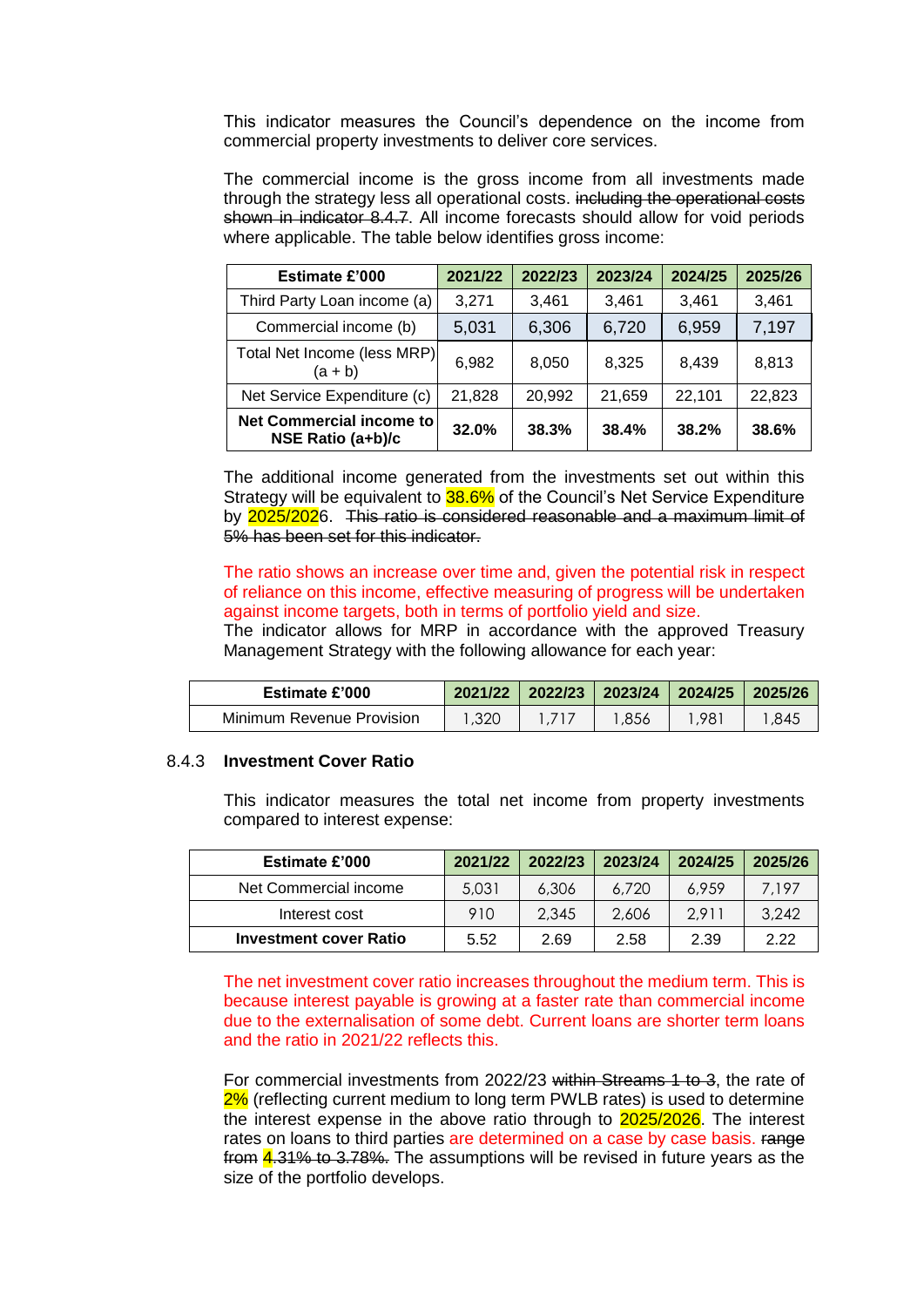### 8.4.4 **Loan to Value (LTV) Ratio**

This indicator measures the amount of debt compared to the total asset value. In the period immediately after purchase it is normal for the directly attributable costs of purchasing commercial property investments to be greater than the realisable value of the asset (e.g. because of non-value adding costs such as stamp duty). Current market advice indicates that commercial property values are likely to be volatile for a while due to the effects of the pandemic and Brexit, however, borrowings will be repaid.

| <b>Estimate £'000</b>     | 2021/22 | 2022/23 | 2023/24 | 2024/25 | 2025/26 |
|---------------------------|---------|---------|---------|---------|---------|
| <b>Funding Allocation</b> | 185.219 | 215.147 | 245.147 | 275.147 | 305.147 |
| Total asset values        | 188,900 | 222,700 | 257,100 | 292,200 | 328,000 |
| Ratio<br>l TV             | 1.02    | 1.03    | 1.05    | 1.06    | 1.07    |

Each year the Council will assess whether assets purchased via the Strategy retain sufficient value to provide security of investment using the fair value model in International Accounting Standard 40: Investment Property. If the fair value of assets is not sufficient to provide security for the capital investment the Strategy will provide detail of the mitigating actions that are being taken, or are proposed to be taken, to protect capital investment. The IST will also provide a liquidity assessment of the portfolio when undertaking the Fair Value assessment (see Section 2.7 of the Strategy).

### 8.4.5 **Target Income Returns (Yield)**

This indicator shows the target gross yield for each stream of investment activity and is a measure of the minimum expected return for the property investment portfolio. With regard to Commercial and Regeneration investments it is proposed that the target of 2.5% is set as a minimum on the understanding that the Council should aim for more. This is in recognition that in some cases significant non-financial benefits might be a good reason to accept a lower return than might be the case otherwise. Green investments may also deliver a lower return.

| <b>Target income returns</b>                                                   | 2021/22 | 2022/23 | 2023/24 | 2024/25 | 2025/26 |
|--------------------------------------------------------------------------------|---------|---------|---------|---------|---------|
| <b>Service Investments</b><br>Stream 1                                         | 2.5%    | 2.5%    | 2.5%    | 2.5%    | 2.5%    |
| <b>Commercial and</b><br><b>Regeneration</b><br><b>Investments</b><br>Stream 2 | 2.5%    | 2.5%    | 2.5%    | 2.5%    | 2.5%    |
| <del>Stream 3</del>                                                            | 5%      | 5%      | 5%      | 5%      | 5%      |

### 8.4.6 **Gross and Net Income**

For this indicator, "Gross Income" means the revenues received in the form of commercial rents before the deduction of management costs and interest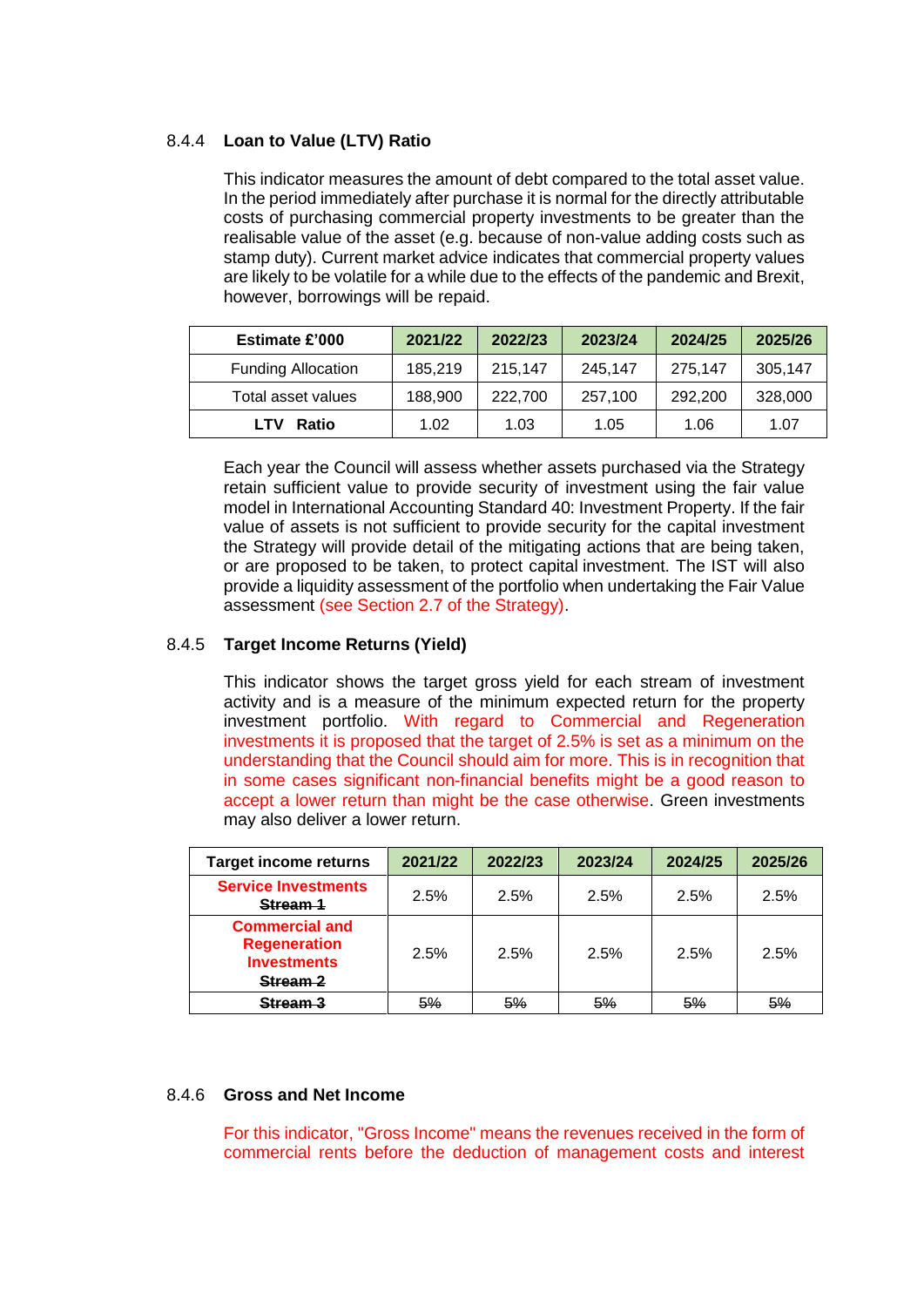| <b>Estimate £'000</b> | 2021/22 | 2022/23 | 2023/24 | 2024/25 | 2025/26 |
|-----------------------|---------|---------|---------|---------|---------|
| Gross Income:         | 5.031   | 6.306   | 6.720   | 6.959   | 7.197   |
| Net Income            | 4.599   | 5.865   | 6.271   | 6.501   | 6.729   |

#### repayments. "Net Income" means the net income available, after the deduction of management costs.

The achievement of the target income required from the Investment Strategy will be closely monitored as part of the Council's budget monitoring process.

#### 8.4.7 **Operating Costs**

| Estimate £'000         | 2021/22 | 2022/23 | 2023/24 | 2024/25 | 2025/26 |
|------------------------|---------|---------|---------|---------|---------|
| <b>Operating Costs</b> | 432     | 441     | 449     | 458     | 468     |

The above operating costs relate to the cost of acquiring and maintaining the investments made through the Strategy. The costs shown reflect the estimated cost of internal staff, external asset management and a budget for feasibility work to conduct due diligence prior to investment.

#### 8.4.8 **Vacancy Levels and Tenant Exposures**

| <b>Estimate</b> | 2021/22 | 2022/23 | 2023/24 | 2024/25 | 2025/26 |
|-----------------|---------|---------|---------|---------|---------|
| Void levels     | 3%      | 3%      | 3%      | 3%      | 3%      |

This indicator measures and sets a maximum threshold targets for the vacancy void periods and tenant exposures within the property portfolio.

The target of  $3\%$  reflects the strong tenant covenant strengths that will be required under the Stream 1 commercial investment criteria. Void periods will be factored into the financial appraisals as part of the assessment criteria where relevant, therefore this indicator may be revised once investments are made.

### **9. Overall Portfolio Management**

- 9.1 The Council has established a robust and ambitious strategy for capital investment. The level of investment anticipated and the returns from that investment are significant and, as the strategy outlines, significant potential rewards come with equally significant risks. Closer performance management over and above the prudential indicators at Section 8 above and identified in the Capital Strategy will, therefore, be undertaken to help address potential fundamental risks such as:
	- The financial returns as set out in the strategy are difficult to achieve resulting in lower than budgeted investment and rental income.
	- Delays in investment, for any other reason, result in lower than budgeted investment and rental income;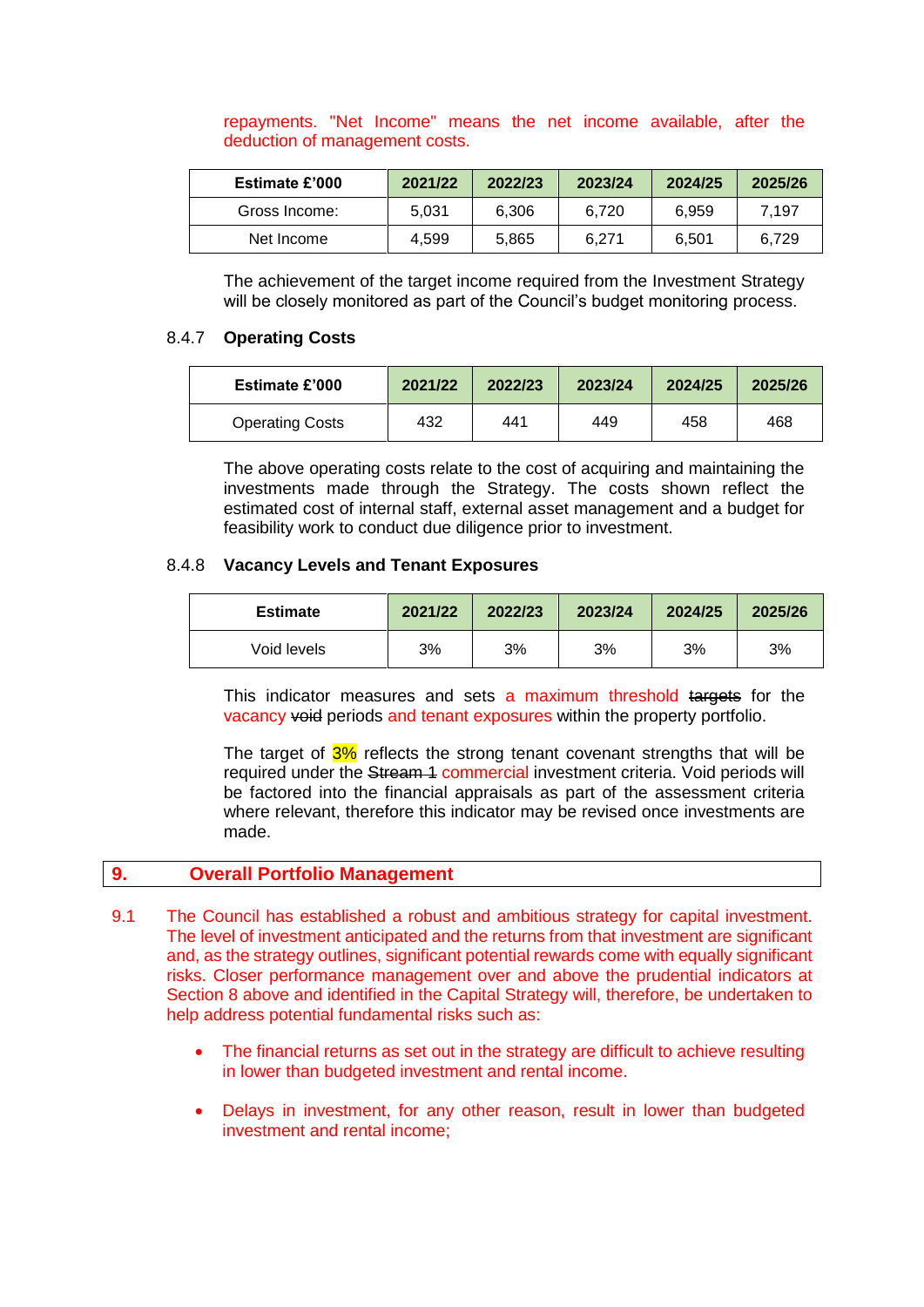- Wider economic impacts depress the value of investments in the short-term reducing balance sheet health;
- Access to borrowing is restricted by Government changes to PWLB lending rules.
- 9.2 The additional monitoring of the Investment Strategy and its resulting impact on Balance Sheet health will comprise:
	- 9.2.1 The relationship between the Capital Financing Requirement, asset valuations and the Capital Adjustment Account and Revaluation Reserve as shown on the balance sheet, and
	- 9.2.2 Measures of portfolio progress:

| <b>Budget</b> | <b>Actual</b> | <b>Variance</b> |
|---------------|---------------|-----------------|
|               |               |                 |

| <b>Service Investments:</b> |  |  |
|-----------------------------|--|--|
| <b>Capital Invested</b>     |  |  |
| Yield                       |  |  |
| <b>Rental Income</b>        |  |  |

| <b>Commercial Regeneration</b><br><b>Investments:</b> |  |  |
|-------------------------------------------------------|--|--|
| <b>Capital Invested</b>                               |  |  |
| Yield                                                 |  |  |
| <b>Rental Income</b>                                  |  |  |

| <b>Commercial Property Estate:</b> |  |  |
|------------------------------------|--|--|
| <b>Capital Invested</b>            |  |  |
| Yield                              |  |  |
| <b>Rental Income</b>               |  |  |

# **Appendix 1: Responsible Investment Policy**

### **1. INTRODUCTION**

- 1.1 This Responsible Investment Policy details the approach that will be followed in fulfilling the Council's commitment to integrate sustainable environmental policies across all areas of the Councils operations and activities. It also covers other responsible investment issues, which are set out below.
- 1.2 The policy will be reviewed annually as part of the annual refresh of the Treasury Management Strategy before being approved by Cabinet and Full Council.

### **2 PRINCIPLES**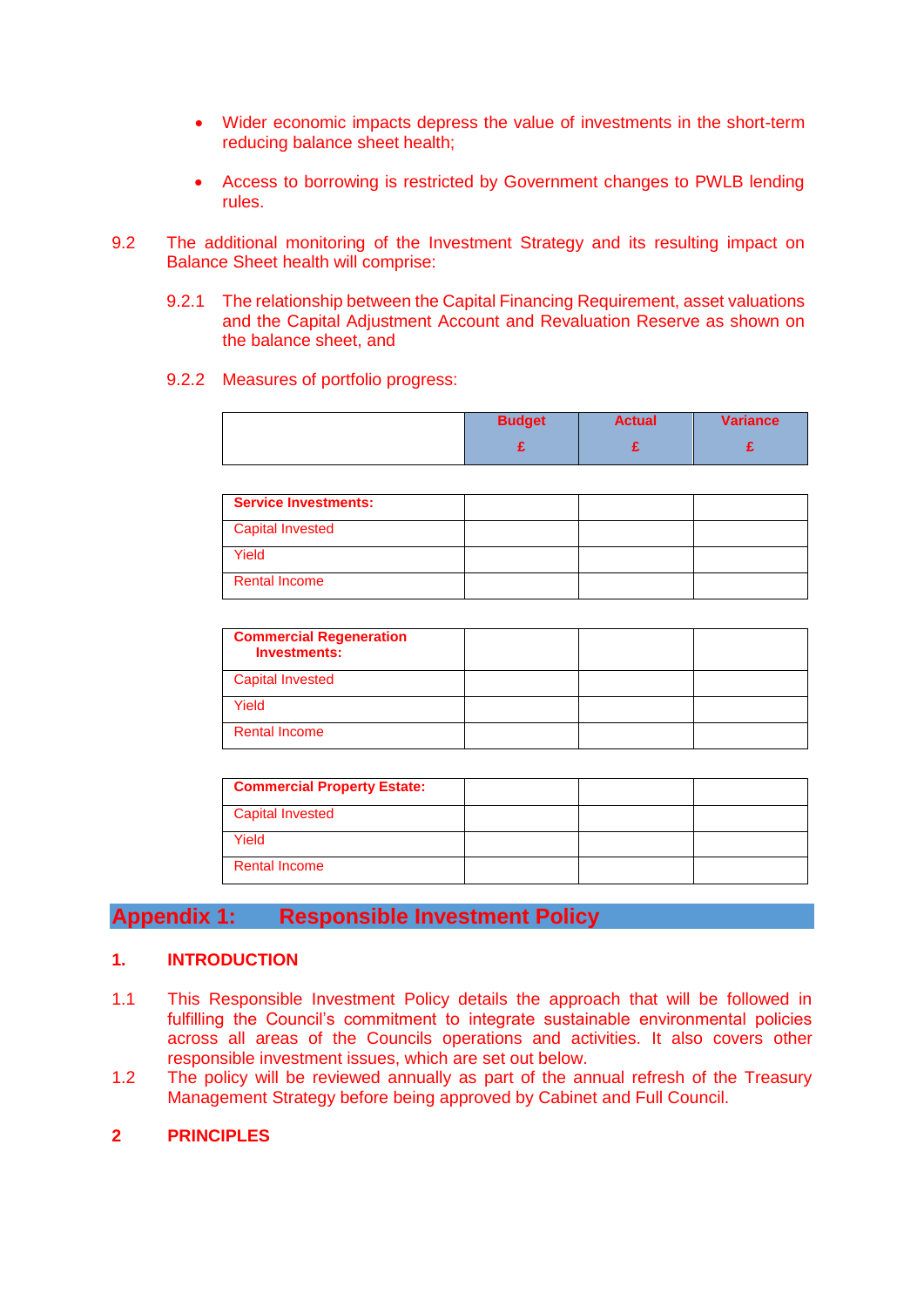- 2.1 Responsible Investment is an approach to investing that aims to incorporate environmental, social and governance (ESG) factors into investment decisions, to better manage risk and generate sustainable long-term return.
- 2.2 The Principle for Responsible Investment (PRI) is the world's leading advocate for responsible investment. The PRI enables investors to publicly demonstrate commitment to responsible investment with signatories committing to supporting the six principles for incorporating ESG issues into investment practice.
- 2.3 The six principles are as follows:
	- We will incorporate ESG issues into investment analysis and decision-making processes.
	- We will be active owners and incorporate ESG issues into our ownership policies and practices.
	- We will seek appropriate disclosure on ESG issues by the entities in which we invest.
	- We will promote acceptance and implementation of the Principles within the investment industry.
	- We will work together to enhance our effectiveness in implementing the Principles.
	- We will each report on our activities and progress towards implementing the Principles.
- 2.4 The principles are based on the notion that ESG issues, such as climate change, can affect the performance of investment portfolios and should, therefore, be considered alongside more traditional financial factors if investors are to properly fulfil their fiduciary duty.

### **3 PRINCIPLES**

- 3.1 The Council takes a long-term approach to investing core balances and believes that businesses that are governed well and run in a sustainable way are more resilient, able to survive shocks and have the potential to provide improved financial returns for investors. ESG issues can have a material impact on the value of financial assets and on long-term performance of investments and, therefore, need to be considered in order to better manage risk and generate sustainable, long-term returns.
- 3.2 Well-managed organisations with strong governance are more likely to be successful long-term investments.

### **4 POLICY OBJECTIVES**

- 4.1 As a long-term investor and asset owner the Council will, therefore, hold companies and asset managers to account regarding environmental, social and governance factors that have the potential to impact corporate value. The Council will incorporate ESG factors into investment analysis and decision-making, enabling long-term sustainable investment performance.
- 4.2 As a shareholder, the Council has a responsibility for effective stewardship of the companies it invests in but also acknowledges that it has limited influence over individual companies being a small unit holder in a large fund pooled with many other institutional investors. Asset managers, who also take their stewardship role seriously, through dialogue and use of voting rights, are key influencers for more responsible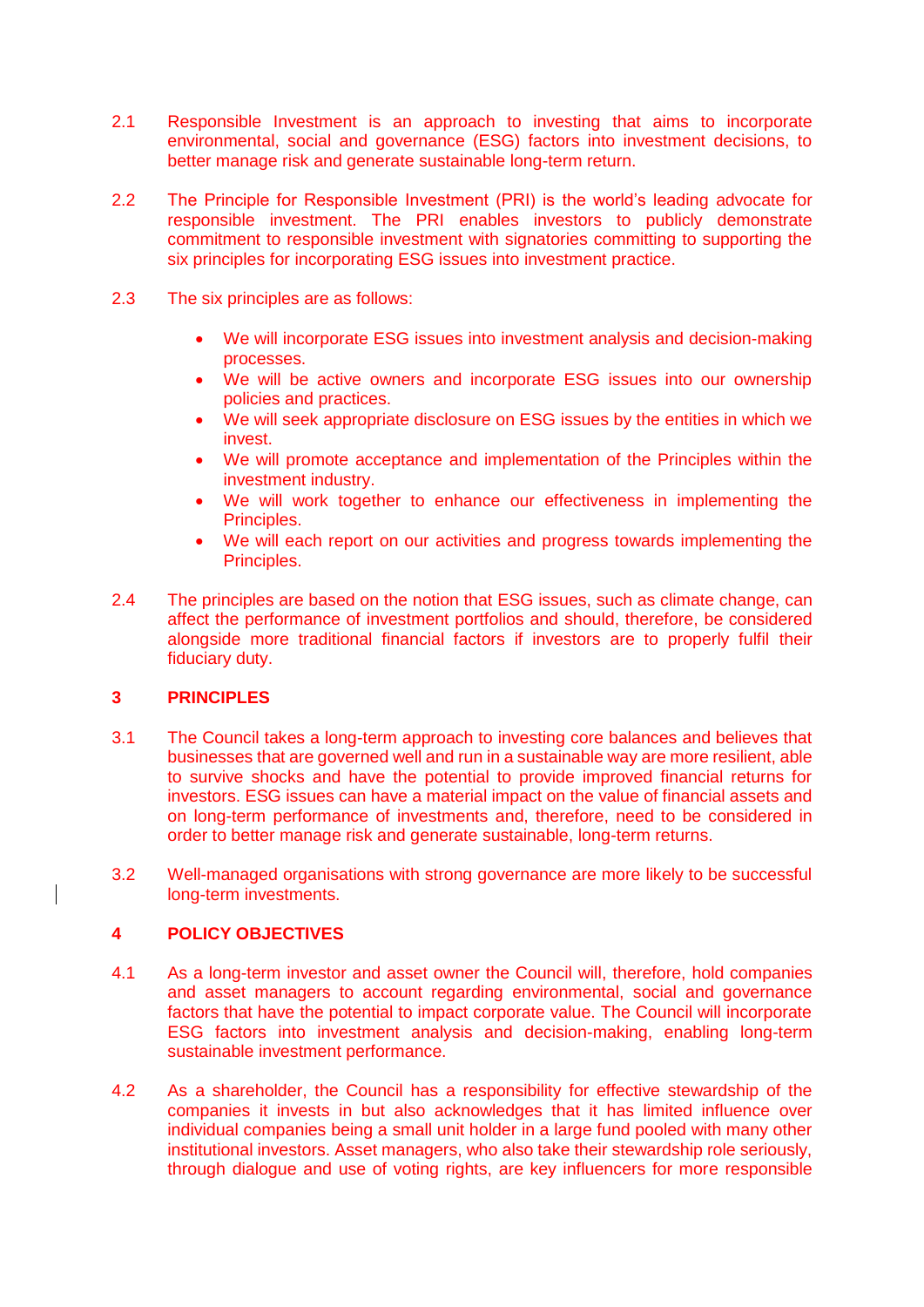corporate behaviour and long-term sustainability. The Council's preference is, therefore, for active ownership of companies to rest with asset managers and for asset managers to engage with companies on behalf of the Council and other investors to improve the environmental and social performance of the asset or company in which they invest.

4.3 The Council will practice active ownership through its choice over asset managers and asset management strategies. The Council will monitor and report the approach taken by asset managers in integrating ESG risks and opportunities into their modelling as part of their value assessment.

### **5 GOVERNANCE**

5.1 The Responsible Investment Policy is owned by the Investment Governance Board and approved by Cabinet and Full Council. The Chief Operating Officer is accountable for implementation of the policy, with the Head of Finance responsible for other treasury management policies and practices.

### **6 APPLICATION**

- 6.1 The policy beliefs are applicable to the Council's long term strategic investment portfolio only. ESG integration and reporting in short term low volatility net asset money market funds is less developed so the scope of this policy does not extend to them but will be kept under review. However the Council will expect funds to be signatories of the Stewardship Code 2012 and working towards the 2020 Code that is being implemented in 2021.
- 6.2 External asset managers used by the Council should have Responsible Investment and ESG policies in place and a high UN PRI Assessment Score (awarded annually). A high score is defined as the highest possible bands being A or A+.
- 6.3 The Investment Governance Board will receive annually a report detailing how each asset management firm integrates ESG risks into their financial assessment and decisions. This will include a summary of the annual United Nations Principle for Responsible Investment (PRI) Assessment Scores

### **Appendix 1: Property Investment Stream 1**

### **1. Objective**

The objective of the Stream 1 investment criteria is to establish a framework for the identification of commercial property investments which, if acquired, would contribute to established Business Plan priorities and provide the Council with a positive rental return and capital growth.

The investment criteria are designed to ensure that funds are invested in properties that deliver yield and security commensurate with the Council's risk appetite.

Each potential investment will be evaluated to ensure the income received is sufficient to provide an acceptable rate of return following the payment of borrowing costs, acquisition costs, management fees and any running costs. Borrowing from the PWLB will not be considered where it is intended to buy commercial assets primarily for yield*.*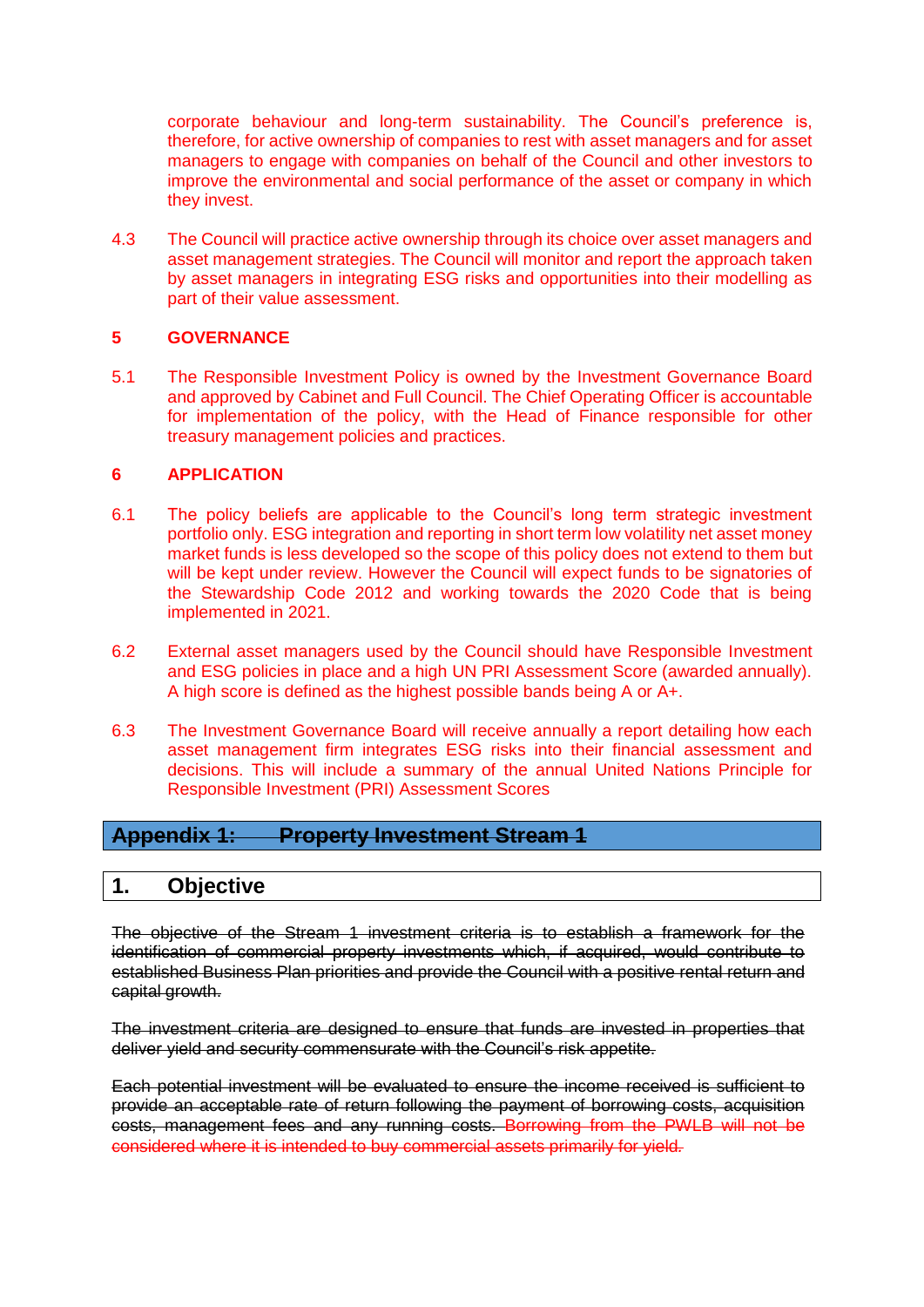Purchases will take regard of the need to diversify the Council's property portfolio to manage risks across the entire portfolio.

The Council will procure external advisors to act on its behalf for the acquisition of investments, who will provide pre-purchase reports and building surveys to support the business case. These consultants will be managed by the Commercial Development & Investment Team, who will be responsible for monitoring the service that is provided.

# **2. Market Analysis and Background**

As with other forms of investment at their most basic level, property investment is a trade-off between risk and return. A traditional well diversified property portfolio (spread across different property sectors and geographical regions) will deliver long term rental and capital growth with relatively low risk. Prime property in the target regions covered by this Strategy will typically provide an initial yield of between 5-7% with the additional prospect of capital growth leading to a higher total return to the Council.

The Strategy will adopt the same underlying principle of diversification in acquiring property investments offering a similar return profile. The three main property sectors will be included (industrial, office and retail) and in turn, these will be additionally diversified on criteria including location, the lease term and lot size. When added to the existing portfolio this will assist in protecting the Councils overall risk and return profile should an individual property investment cease to be income producing (for example, it is undergoing refurbishment or awaiting a new tenant).

# **3. Property Acquisition Methodology**

Identification, consideration and recommendation of assets suitable for acquisition will be undertaken by the IST in conjunction with outside specialist guidance and professional support, procured in accordance with the Council's established Contract Procedure Rules.

The IST, through the designated Head of Commercial Development & Investment and appointed agents, will undertake a search of the market which will include approaches and introductions of opportunities direct from the sellers, their agents and third parties. Introductions from third party agents will be accepted on a first come first served basis by verbal or written communication to the Head of Commercial Development & Investment.

Investment opportunities will initially be submitted to IST for consideration and subsequently to the Investment Governance Board (IGB). If after the introduction is made, the Council wishes to pursue the purchase further written agreement on the "basis of engagement" and fees will be required.

The use of independent consultants will be required to assess properties prior to bidding and any purchase will be subject to due diligence on all physical, financial and legal aspects of the property to address its suitability as an asset for long term security and growth.

All investments considered for purchase that meet pre-determined criteria and strategy aims (see section 4 below) will undergo qualitative and quantitative appraisal to establish portfolio suitability which will consider rental levels, location, property type, rent review and lease expiry pattern, tenant(s), industry sector, tenure, lease covenants, market exit constraints and physical and environmental factors. In addition, 3rd party advice will be called upon where specialist market knowledge is required. It is recognised that some of the cost of feasibility work and technical appraisal and assessment will be abortive.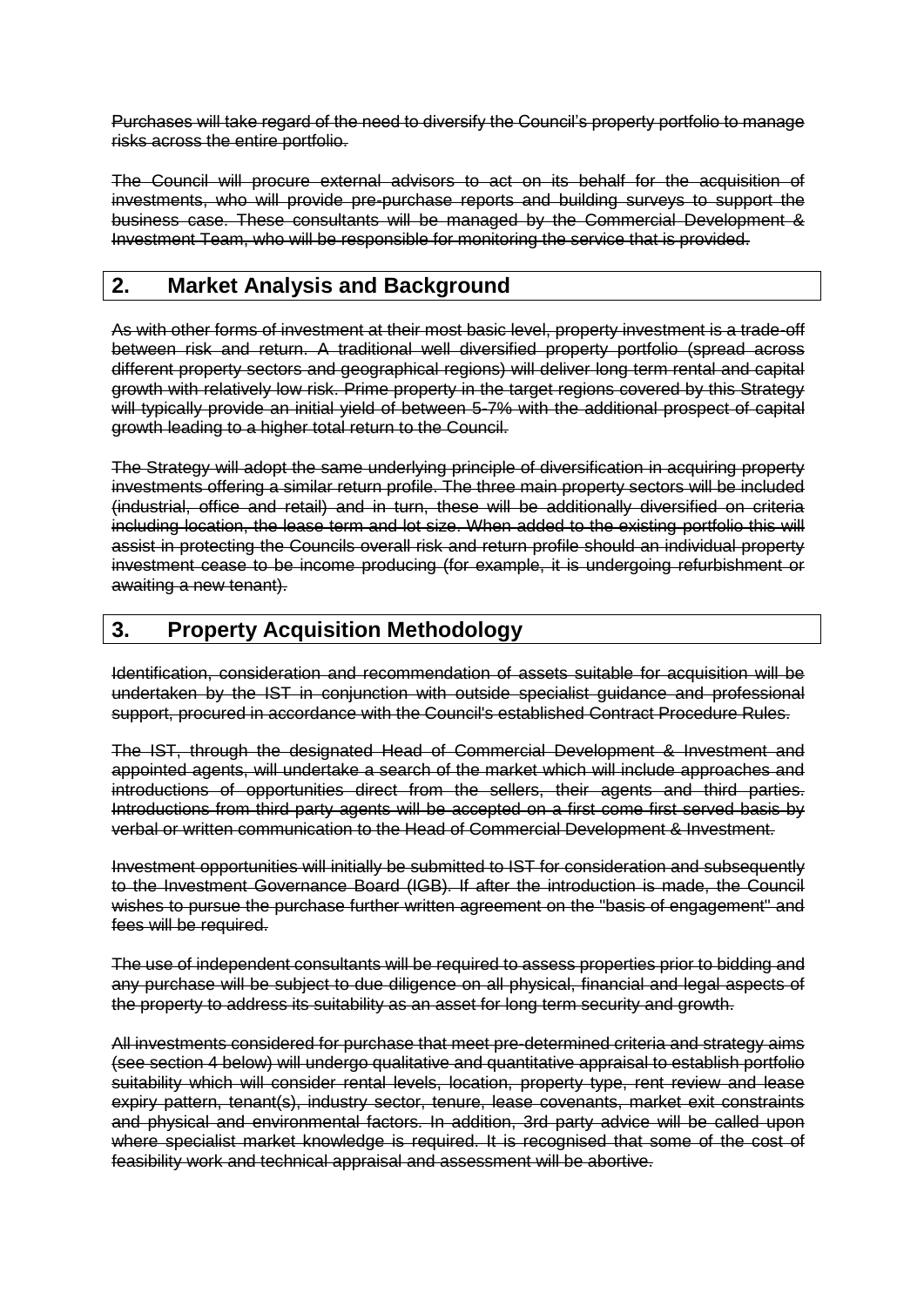Property investment markets are, in general, controlled by national and regional commercial property agencies and establishing links and relationships with several such property agents is the best method of sourcing suitable properties for acquisition. Staffing resources will need to be made available to source suitable property assets for acquisition that match the criteria set under the Strategy. This can be done by both recruitment into the IST team and by employing additional external expertise as required.

All commercially based investments involve risk and, at each stage of the process, the commitments made will be at risk as there can be no guarantee that a fully successful development will be achieved. The terms of the agreement between the parties will seek to mitigate the inherent risks. Moreover, the timing of the exercise can also be a critical factor in achieving optimum success, particularly in terms of market conditions, the state of the national economy and levels of investment confidence within the development industry.

# **4. Minimum Investment Criteria**

For a Stream 1 property investment to be considered by the IGB for recommendation to Cabinet for approval it must:

- **4.1** Achieve a minimum weighted score of 100 from the investment criteria matrix shown in **Appendix 1 (1a)**;
- **4.2** Have a Net Initial Yield of 5% after making allowance for purchase costs;
- **4.3** Be accompanied by a full business case prepared by the IST.

Each potential property investment will undergo a qualitative and quantitative appraisal, together with a risk assessment, to establish portfolio suitability and the legal and financial implications of the purchase.

The findings of these appraisals will be reported to the IGB as part of the business case. **Appendix 1 (1b)** details the specific areas that will be included in the business case as a minimum.

All acquisitions, where relevant, will be subject to building and plant survey, independent advice and valuation.

An investment opportunity that does not meet the minimum criteria under investment stream 1 may have separate investment or regeneration benefits and, therefore, may be considered separately under Stream 2 of the strategy.

### **5. Risk Management**

**5.1 Financing Risk:** As with all investments, there are risks that capital values and rental values can fall as well as rise. To mitigate against future unfavourable market forces, Stream 1 acquisitions will be made on the basis that the Council is willing and capable of holding property investments for the long term i.e. 35 years +. This will ensure income and capital returns are considered over the long term thereby smoothing out any cyclical economic/property downturns.

Where the purchase of a property is reliant on increases in borrowing the business case will factor in fixed rate borrowing costs. By utilising fixed rate borrowing options the Council will be protected from future increases in financing costs. The Council can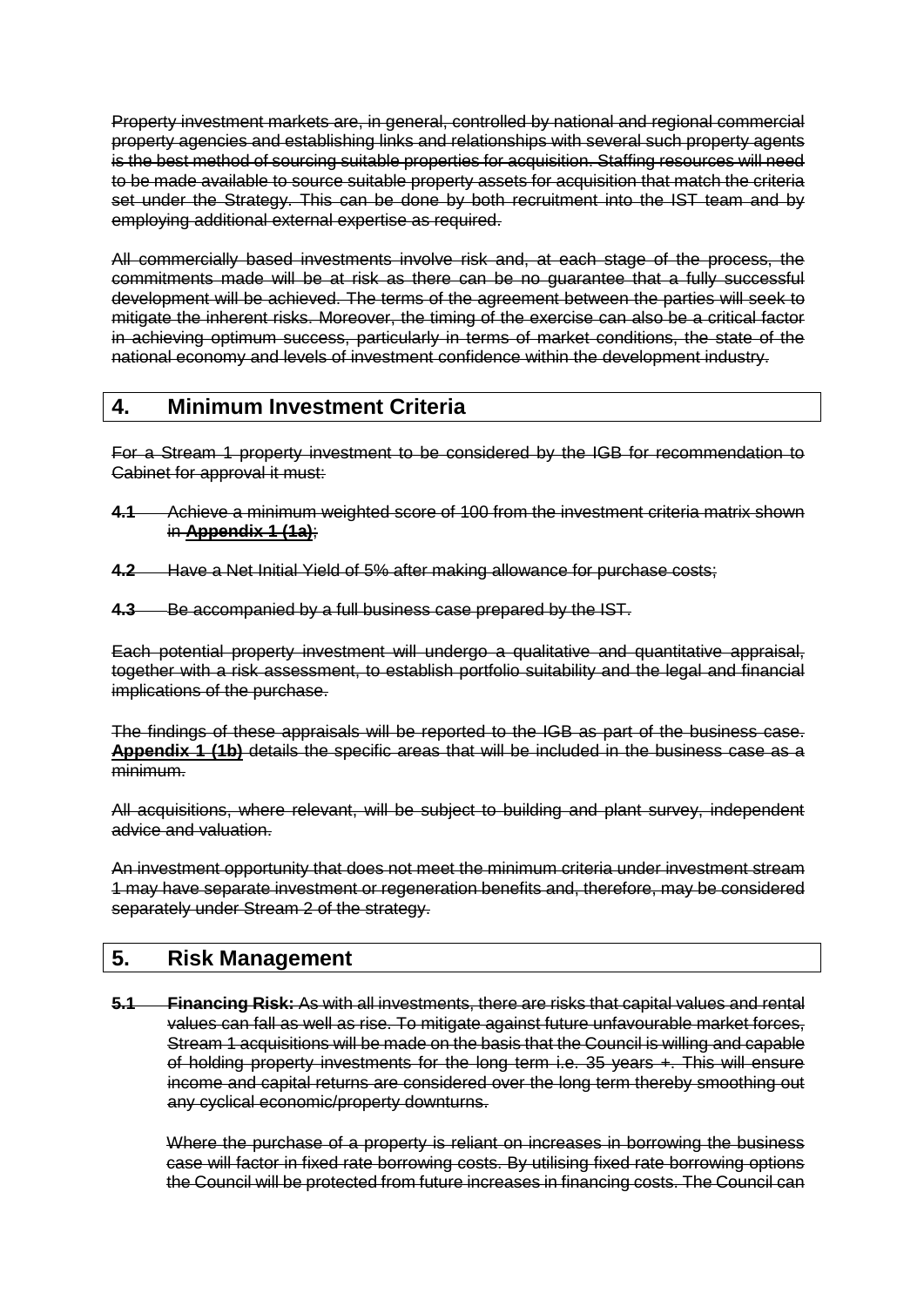mitigate the limitations that come with the term commitment characteristic of fixed rate options through using a portfolio of loans of different terms at different rates, as part of its wider Treasury Management Strategy, thereby creating options to 'recycle' loans for other purposes, should net disposals of assets held within the Investment Strategy exceed the value of net acquisitions.

**5.2 Portfolio Risk – void periods:** To mitigate the risk of void periods where the property is either partially or fully vacant, or a tenant has defaulted on its rental obligations, the investment portfolio will be actively managed. The investment criteria specified in the scoring matrix will tend to favour secure property investments i.e. high-quality buildings in prime locations, thus mitigating the risk of void periods on re-letting.

Void periods for commercial investment properties acquired under this Strategy will be monitored and vacancy levels will be reported to the IGB throughout the year so that they can be actively managed.

# **6. Portfolio Management**

Newly purchased property acquired under this Strategy would be added to the existing portfolio and the Commercial Development & Investment Team (currently comprising the Head of Commercial Development & Investment, the Delivery & Innovations Officer and the Green Energy Investment Officer), would undertake asset and property management to maintain and improve the performance of an investment property; with established core staff supplemented, as required, by external commercial asset investment/management advisors from approved budgets. This would include ensuring statutory and regulatory compliance, tenant compliance, landlord responsibilities, securing receipt of rents, dealing with voids and insurance matters. The costs associated with these areas would be considered in the financial appraisal for the property acquisition.

The property asset management will be subject to an annual review and incorporated within the Asset Management Plan (Housing Revenue Account) and Corporate Asset Plan (General Fund) which are presented to Full Council annually.

# **Appendix 1 (1b) – Stream 1 Business Case**

The IST will prepare a business case for Stream 1 investments where the minimum weighted score target has been met. The business case will include as a minimum:

# **Financial Appraisal**

A detailed financial appraisal setting out the projected income and costs associated with a potential acquisition along with an assessment of the proposed financing options and associated risks and considerations. This will include an assessment of the net yield over various scenarios up to a 50 year period, and include the following inputs:

- anticipated void periods at the end of the initial and subsequent occupiers lease(s);
- anticipated Capital Expenditure required by the Landlord, taking into account the age and condition of the premises and Landlords repairing obligations;
- assumptions in the approved Capital and Treasury Management Strategies.

# **Lease Classification**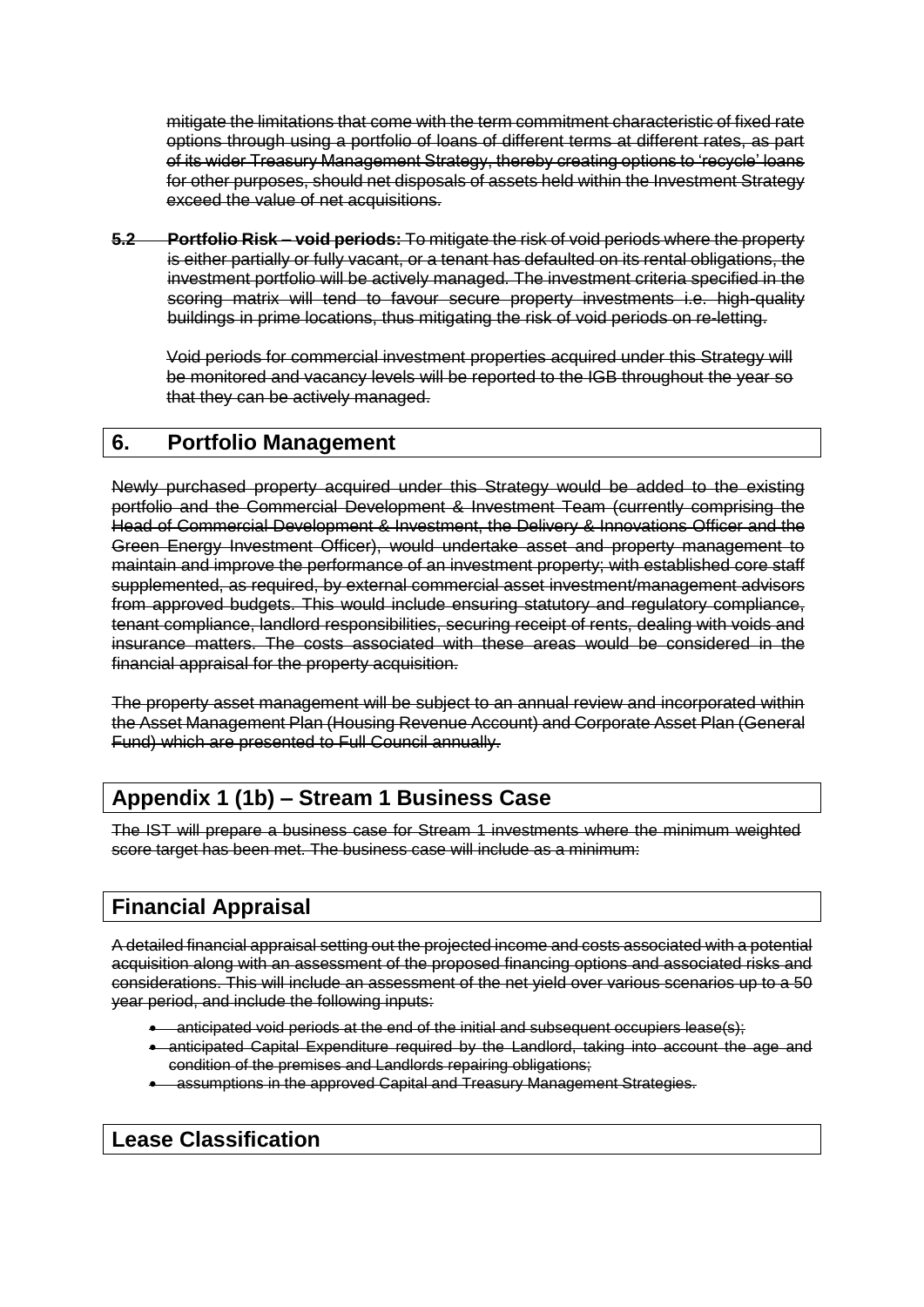A lease should be classified, for accounting purposes, as an operating lease rather than finance lease, to ensure that all rental income can be treated as revenue income (rather than a mix of capital receipt and revenue income). Operating leases are those where the risks and rewards of ownership are retained by the lessor (the Council) and must meet certain criteria. The main criteria being that the lease term should not be for the major part of the property's economic life and at the start of the lease, the total value of minimum lease payments (rents) should not amount to a significant proportion of the value of the property.

# **Risk Management Assessment**

A detailed risk assessment of the potential purchase, including but not limited to:

- Specific risks associated with individual assets;
- **Tenant default on rental payment (covenant risk);**
- **Risk of failure to re-let (void risks):**
- Costs of ownership and management;
- Differing lease structures (e.g. rent review structure, lease breaks);
- Sector risk (portfolio spread);
- Provide an exit strategy financial assessment as a 'worse case' scenario;
- **.** Liquidity assessment/LTV ratio assessment.

Market Risks, including risks of structural change or market failure, which may affect the market as a whole or particular subsectors or groups of property:

- Illiquidity upon sale (e.g. lot size, transaction times, availability of finance);
- **•** Failure to meet market rental expectations (forecast rental growth);
- **•** Failure to meet market yield expectations (forecast yield shift);
- Risk of locational, economic, physical and functional depreciation through structural change;
- Risks associated with legislative change (e.g. planning or changes in fiscal policy).

# **Portfolio Assessment**

An assessment to establish suitability against the Council's existing property portfolio which will consider rental levels, location, property type, rent review and lease expiry patterns, industry sector, tenure, lease covenants, market exit constraints and physical and environmental factors.

### **Report on Title**

To confirm ownership.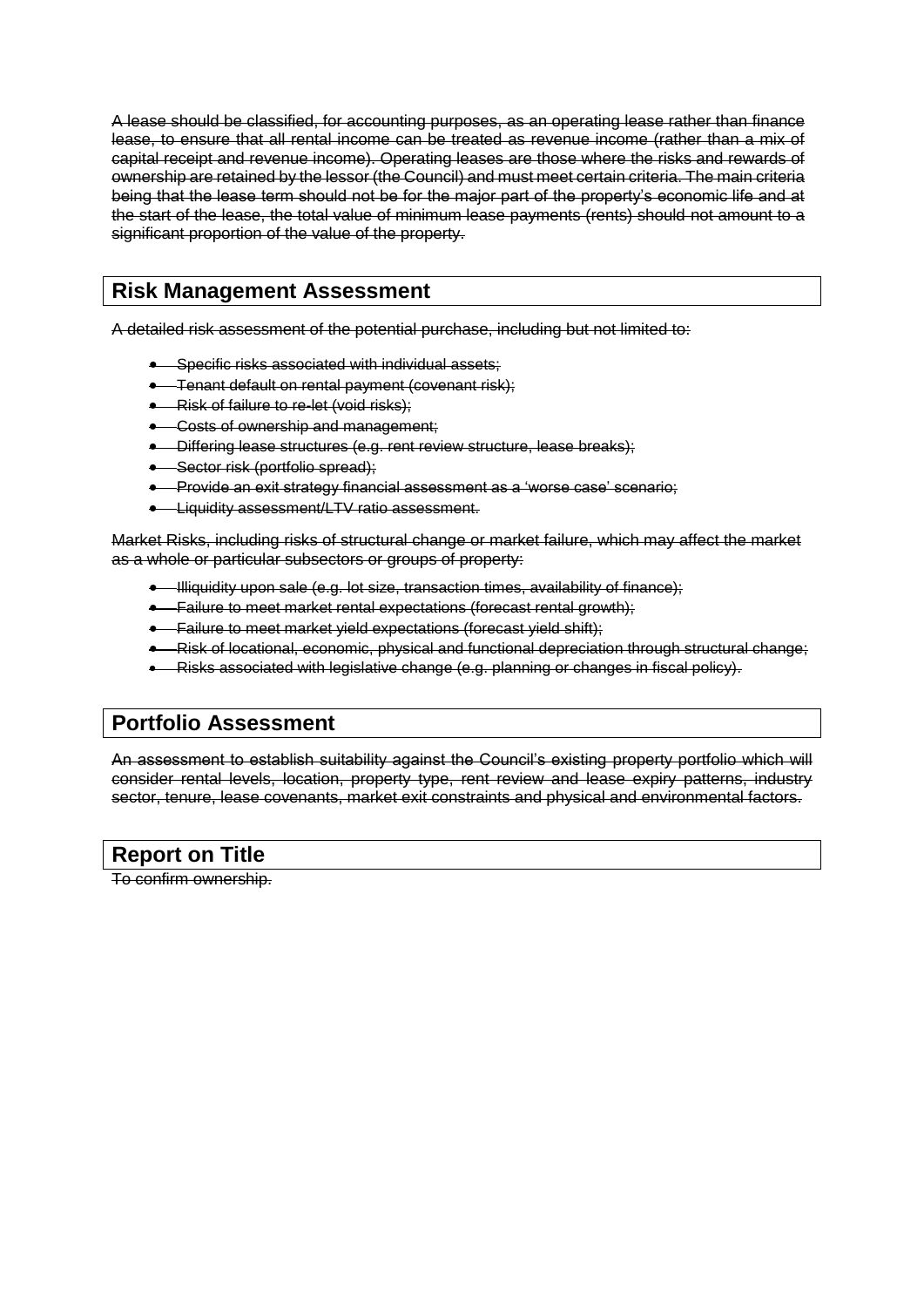# **Appendix 2: Governance Arrangements**



**Investment Governing Board** – approves recommendations within approved scheme of delegations, with recommendations to Council as appropriate Leader Deputy Leader and Lead Cabinet Member for Finance S151 **Officer** Chief **Operating Officer** 

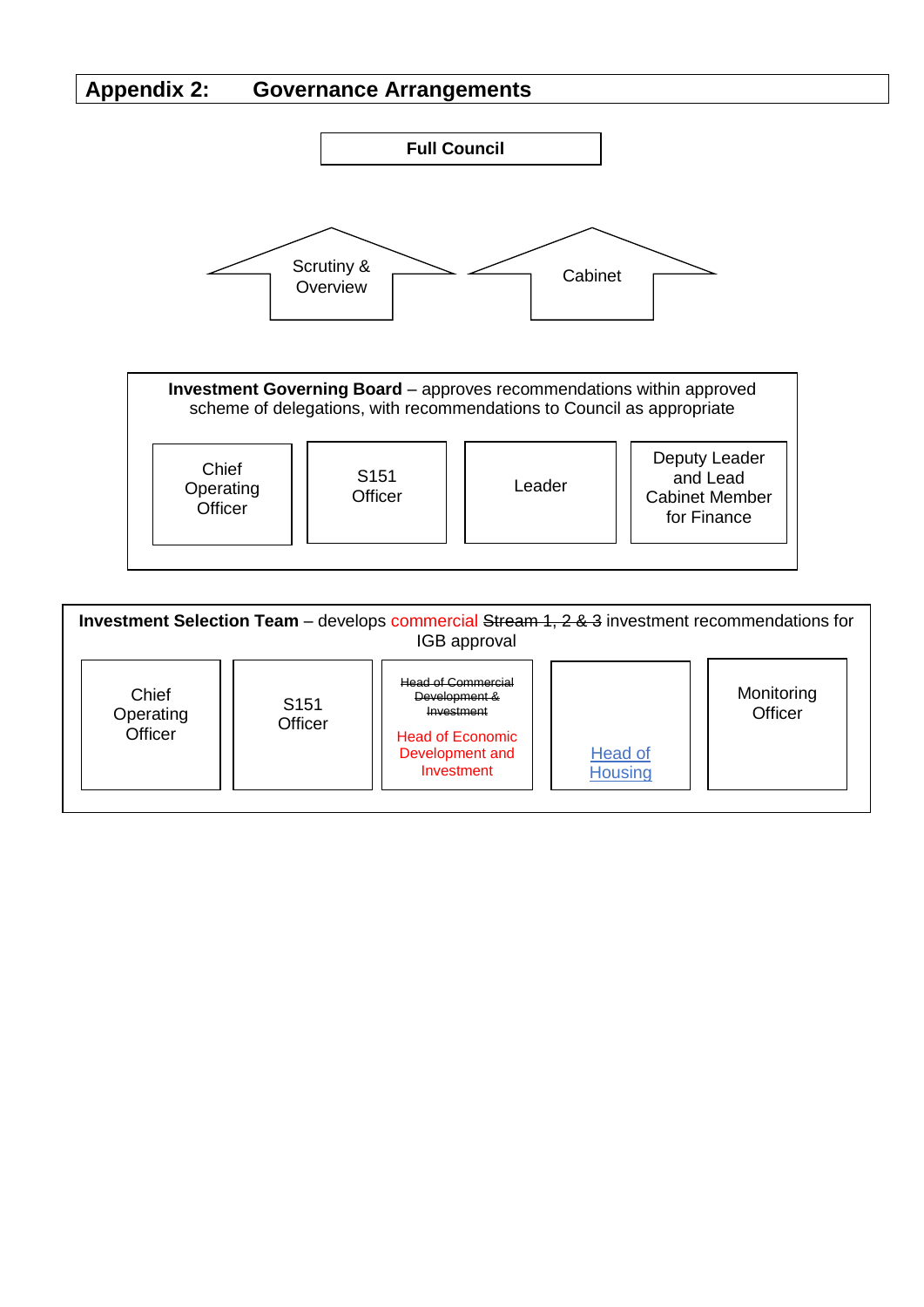# **Appendix 3: Investment Area**

### **Investment Target Area**

The investment target area outside of the Local Plan boundary follows the definition of the Greater Cambridge commuting pattern, as identified in the Cambridgeshire and Peterborough Independent Economic Review (September 2018):



In the south of the district the commuting area could include a number of districts outside the county and consideration will be given to including those within the investment target area.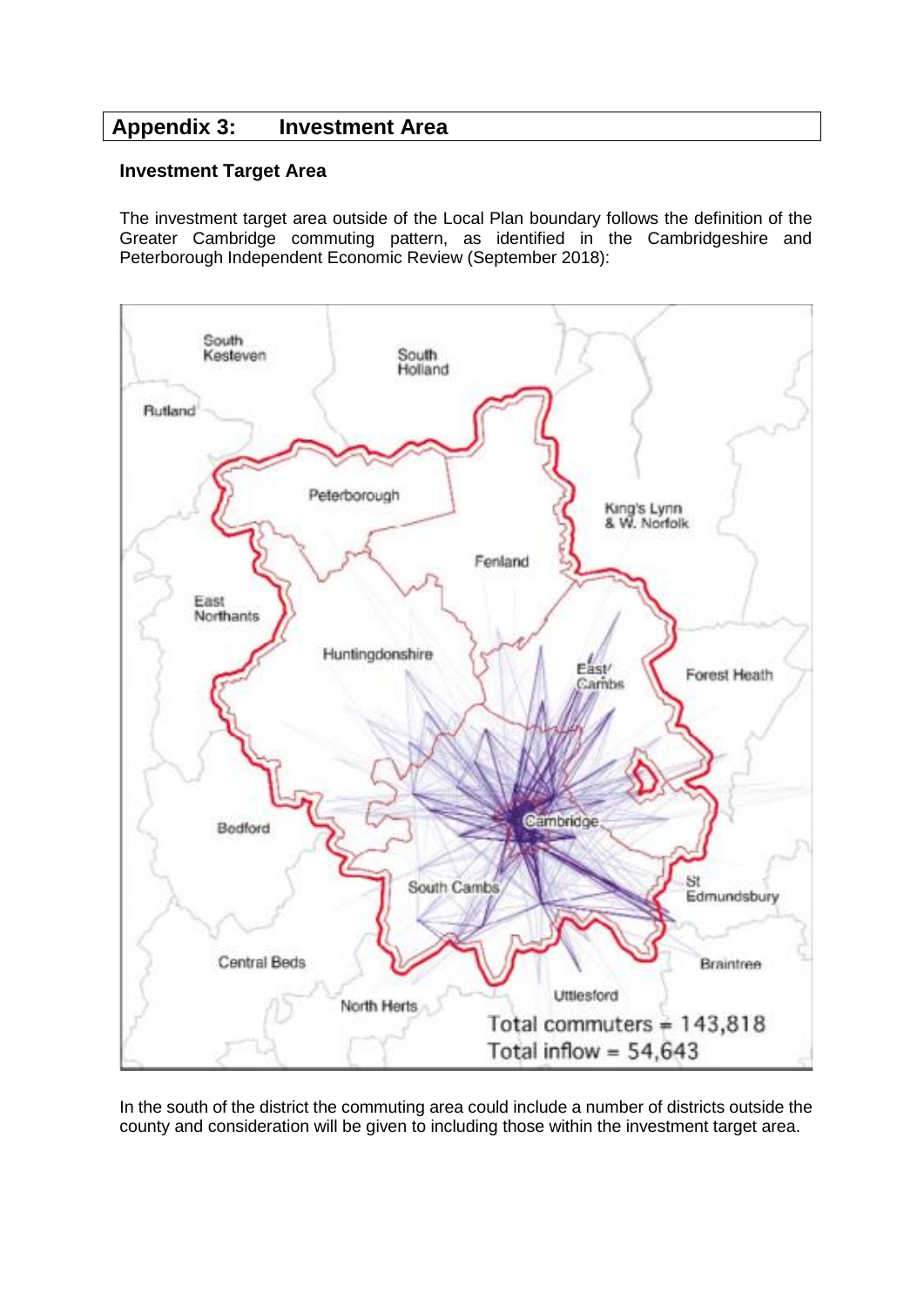# **Appendix 4: Commercial Regenration Property Investments Stream 2**

### **1. Objective**

The objective of commercial regeneration investments the Stream 2 investment criteria is to establish a framework for the identification of properties or land for redevelopment. These opportunities may deliver placemaking, environmental or economic development benefits, as defined in the Councils Business Plan, as well as positive financial returns for the Council in the form of future revenue income streams or capital uplifts. Future revenue income streams could include increases in retained business rates income and New Homes Bonus.

A key outcome of this category of investment will be the generation of economic growth through providing facilities and infrastructure. This includes the delivery of environmental benefits for the area.

Developed properties may be retained for the benefit of their long-term rental income and will become an investment asset after completion.

The decision on whether or not these investments would meet the overall objectives of this Strategy will be informed by a detailed financial appraisal. The commercial regeneration Stream 2 investment criteria will be designed to ensure that the financial returns delivered from investments are commensurate with the deemed levels of associated risk. A higher risk investment will, therefore, require the delivery of greater financial returns.

### **2. Scope of Investment Market Analysis and Background**

Commercial RegenerationStream 2 investment opportunities could come in a diverse range of forms. Examples include, but are not limited to:

- Assets that provide accommodation for essential businesses and services that are critical to the health of the local economy.
- Investing in climate and environmental initiatives, further exploiting and supporting green energy generation and maximising energy efficiency.
- Investing in Social Capital.
- Redeveloping Council owned assets.
- Building homes and commercial premises.
- Using public land and buildings to achieve long-term socio-economic development within the District and wider Greater Cambridgeshire Area, as identified in the Local Plan and Appendix 3 of this Strategy.

In line with Government guidance, commercial investment will need to be categorised for the purpose of "service delivery", "housing", "regeneration" or "preventative". Given the new borrowing rules, there is a presumption against the acquisition of commercial assets primarily for yield, such as prime and close to prime commercial real estate investment (even by the use of existing reserves for this purpose).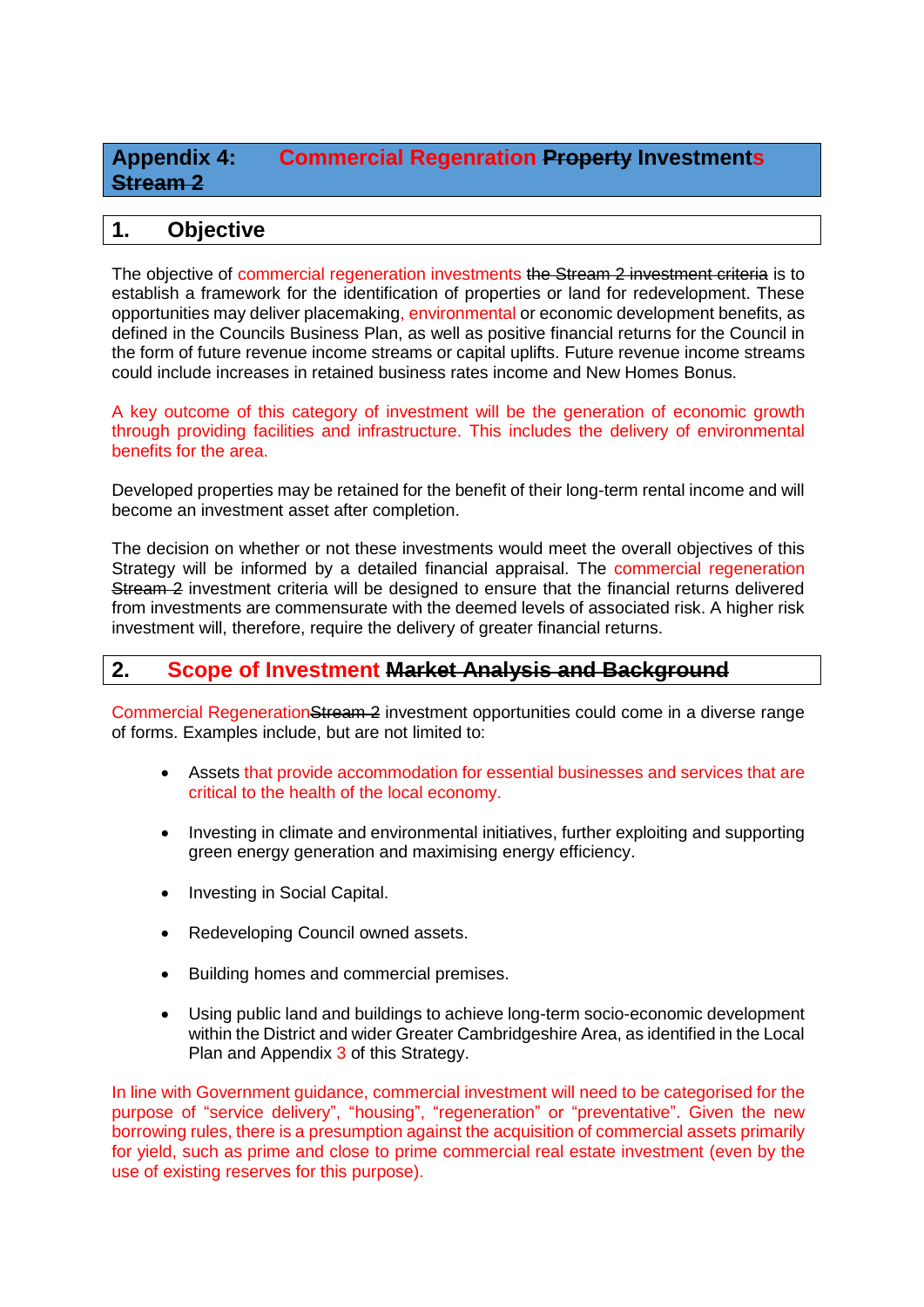Regeneration projects are permissible and are described in the guidance as having characteristics that fall into one of four areas:

- (a) The project is addressing an economic or social market failure by providing services, facilities, or other amenities of value to local people and that would not otherwise be provided by the private sector.
- (b) The Local Authority is making a significant investment in the asset beyond the purchase price: developing the assets to improve them and/or change their use, or otherwise making a significant financial investment.
- (c) The project involves or generates significant additional activity that would not otherwise happen without the local authority's intervention, creating jobs and/or social or economic value.
- (d) While some parts of the project may generate rental income, these rents are recycled within the project or applied to related regeneration projects, rather than being applied to wider services.

The "preventative" category can involve direct investments in companies or other assets to prevent social or economic decline (distinct from the regeneration category). The Government has defined this activity in the published guidance as action with all of the following characteristics:

- (a) The intervention prevents a negative outcome, such as by buying and conserving assets of community value that would otherwise fall into disrepair, or providing support to maintain economic activity that would otherwise cease.
- (b) There is no realistic prospect of support from a source other than the local authority.
- (c) The local authority has an exit strategy and does not propose to hold the investment for longer than is necessary to achieve the objectives that justified the intervention.
- (d) The intervention takes the form of grants, loans, sale and leaseback, equity injections, or other forms of business support that generate a balance sheet asset.

The Housing category covers the continuation of HRA schemes and General Fund housing activity, or housing delivered through Council owned companies and thus does not restrict the borrowing for the purpose of social or affordable housing.

Individual projects and schemes may have characteristics of several different categories of spending. In these cases, the Section 151 Officer will need to use his professional judgment to assess the main objective of the investment and consider which category is the best fit.

The categorisation does not prevent the Council from borrowing for projects that are primarily for other purposes, which also happen to generate a financial yield. The challenge will be finding projects that deliver much more than financial yield, such that the Section 151 Officer is satisfied that the investment is not primarily for yield and that the yield in such projects will be secondary to another prime purpose. This could include:

(a) Land assembly for development or regeneration purposes.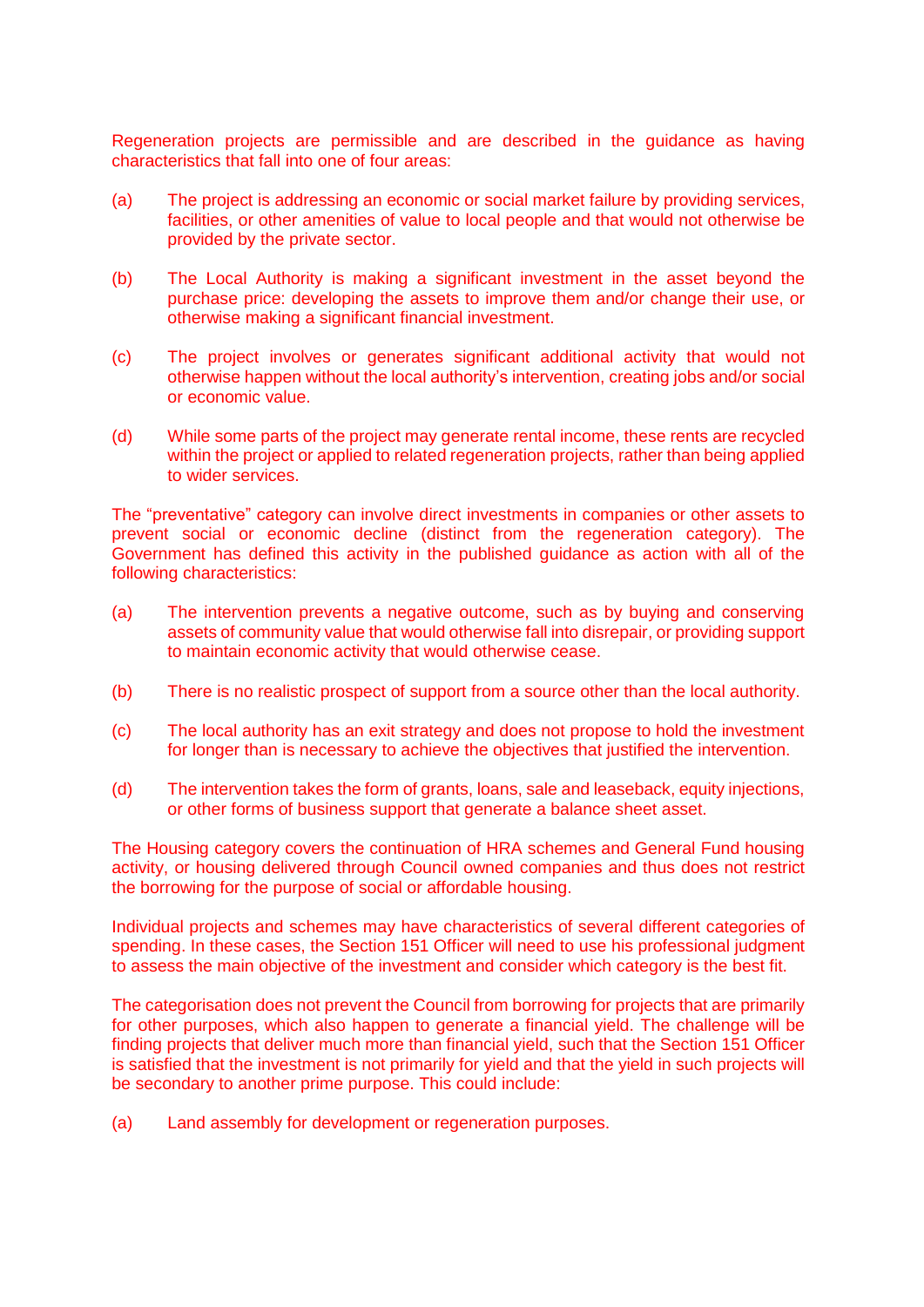- (b) Using borrowing to acquire or build new service assets (e.g. a new administrative office building, or a new leisure centre) and then re-purposing the existing redundant building into a 'yield' asset.
- (c) Projects where the intention is to inject further investment beyond the initial purchase price; this could be through refurbishing or re-purposing the acquired asset. For example, purchasing an office building with the intention of converting it say into residential or other uses, for yield. Alternatively, acquiring a run-down industrial estate with a view to gaining vacant possession, demolishing it, and then redeveloping the site to create a new business or retail park.
- (d) Ring-fencing revenue income from existing yield-based assets to invest on that asset, or other yield bearing assets, to improve investment performance and yields.
- (e) Reviewing the existing 'legacy' property portfolio and identifying opportunities where investment could generate greater yields.

Every scenario will need to be reviewed on a case-by-case basis, and the S151 Officer will need to be satisfied that the scheme or acquisition meets the borrowing rules and will not fetter the ability to access PWLB borrowing.

As with other forms of investment there is a trade-off between risk and return. Given the more speculative nature of this type of investment activity the risks associated with this type of investment may, in some cases, be higher than those associated with Stream 1 activity. It may be possible to share risks and rewards of Stream 2 activities with adjoining councils and other public sector and private sectorpartners.

### **3. Property Acquisition/Development Methodology**

Identification, consideration and recommendation of assets suitable for acquisition and/or development will be undertaken by the Invesment Team designated Head of Commercial Development & Investment in conjunction with internal resource and outside specialist guidance and professional support, as required, procured in accordance with the Council's established Contract Procedure Rules. This may involve approaches and introductions of opportunities direct from sellers, their agents and third parties. In such cases, fees may be payable if, after an introduction is made, the Council wishes to pursue the purchase further.

All investments considered for purchase will undergo qualitative and quantitative appraisal to establish portfolio suitability and risks. In addition, 3rd party advice will be called upon where specialist market knowledge is required. Any purchase will be subject to due diligence on all physical, financial and legal aspects of the commercial investment to address its suitability as an asset for long term security and growth. It is recognised that some of the cost of feasibility work and technical appraisal and assessment will be abortive.

These investment opportunities will initially be submitted to IST for consideration and subsequently to the IGB.

All commercially based investments and/or developments involve risk and, at each stage of the process, the commitments made will be at risk as there can be no guarantee that the investment will be secured or a fully successful development will be achieved. The terms of the agreement between the parties will seek to mitigate the inherent risks. Moreover, the timing of the exercise can also be a critical factor in achieving optimum success, particularly in terms of market conditions, the state of the national economy and levels of investment confidence within the development industry.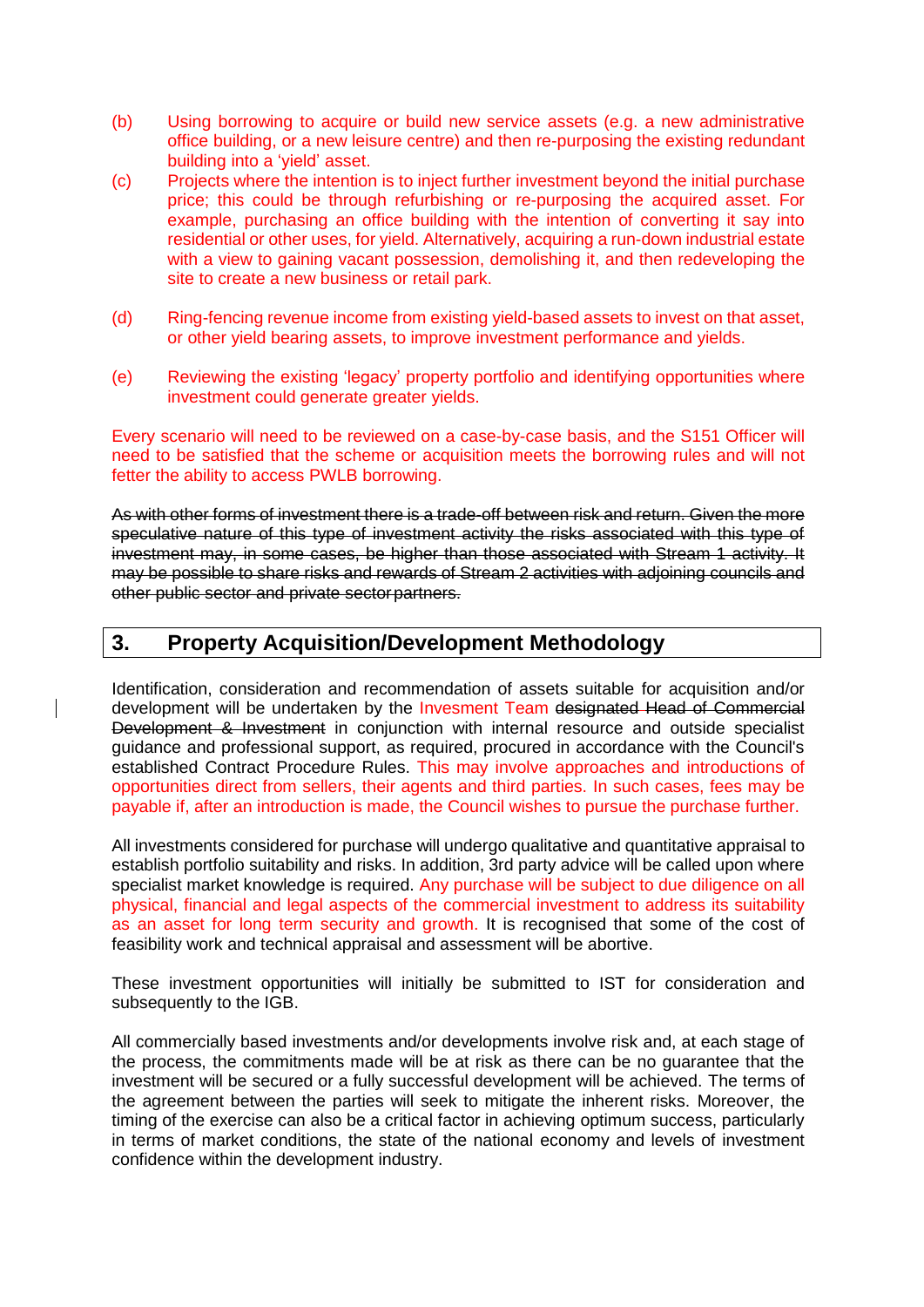# **4. Investment Partnerships**

This category of investment includes the identification of properties or land for development of new homes and other assets through Investment Partnerships. Investment Partnerships could come in a diverse range of forms. Examples include, but are not limited to:

- Building homes and commercial premises;
- pursuing redevelopment and regeneration opportunities;
- Enabling long-term stalled developments;
- Using public land and buildings to achieve long-term socio-economic sustainability for the District and wider Greater Cambridgeshire Area, as identified in the Local Plan and **Appendix 3** of this strategy.

These opportunities may deliver regeneration or economic development benefits as well as positive financial returns for the Council in the form of future revenue income streams or capital uplifts. Future income streams may include:

- Rental income from Council Housing (HRA Affordable Homes);
- Rental income from Private Rented Sector Housing (PRS) through Ermine Street Housing;
- Capital receipts from Intermediate Home Ownership stair-casing;
- Capital receipts from Right to Buy and the sale of constructed assets;
- Increases in retained business rates;
- New Homes Bonus.

By the nature of these investments, returns are likely to be in the form of capital receipts from the sale of a constructed asset, potentially developed in phases depending on the scale of the project. Developed properties may, however, be retained for the benefit of their long-term rental income and will become an investment asset after completion.

The investment criteria will be designed to ensure that the financial returns delivered from investments are commensurate with the deemed levels of associated risk. A higher risk investment will, therefore, require the delivery of greater financial returns.

# **5. Green Energy Projects**

The approved Business Plan 2020-2025 identifies the following Actions and Measures which relate to green energy investments within the 'Green to our core' priority:

Action **Measure**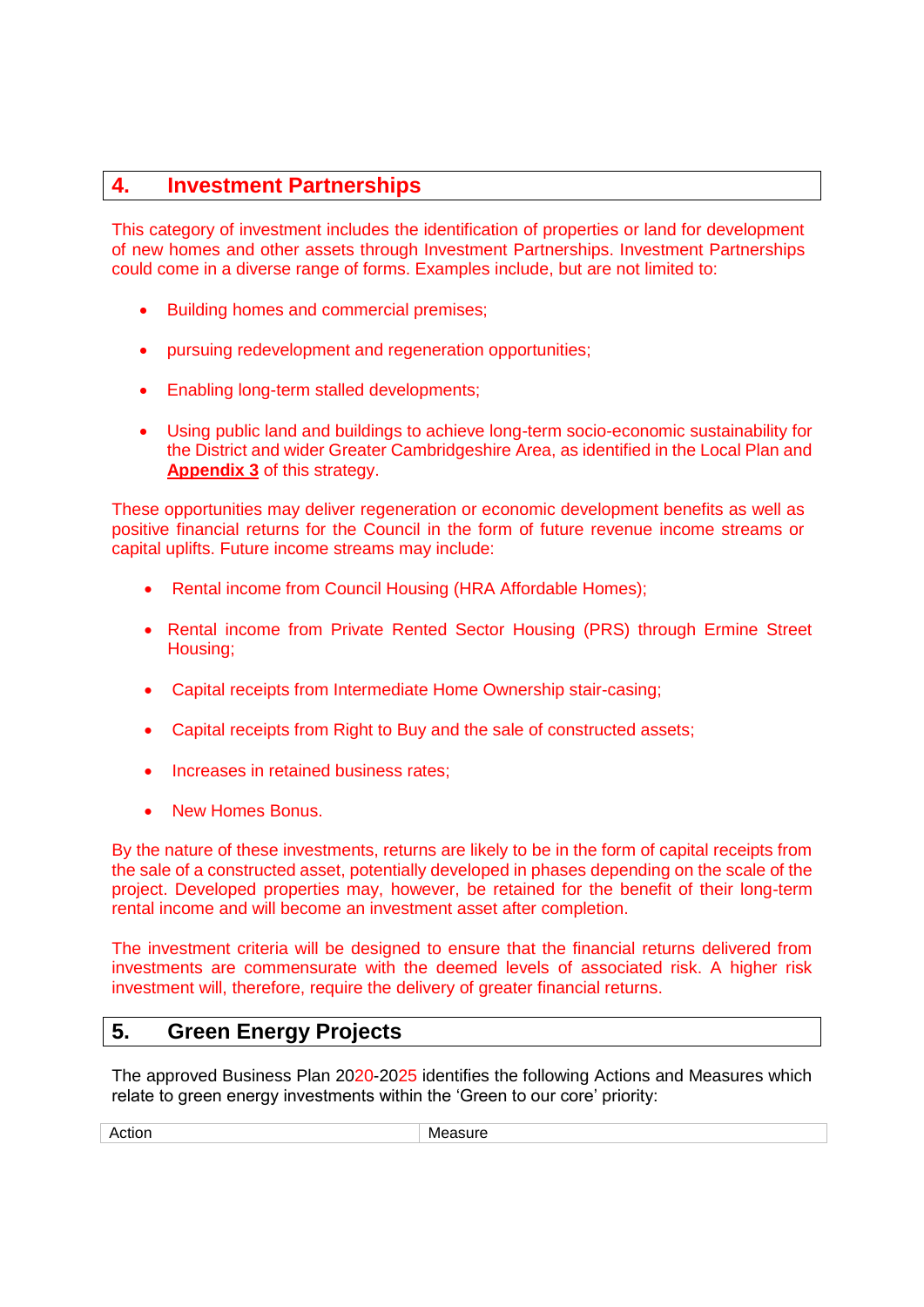| In response to the global climate crisis, we<br>will continue to work towards a zero-carbon<br>future by 2050                                                                                                                                                                                        | Identify and deliver further opportunities to reduce<br>$\bullet$<br>carbon emissions from our estate and operations.<br>Develop planning policies consistent with zero<br>$\bullet$<br>carbon by 2050 for adoption in the Greater<br>Cambridge Local Plan, in partnership with<br>Cambridge City Council.<br>Identify and deliver opportunities to install publicly<br>$\bullet$<br>accessible electric vehicle charging points in priority<br>locations in the district, working with partners.<br>Continue to pursue opportunities to invest in green<br>$\bullet$<br>energy schemes. |
|------------------------------------------------------------------------------------------------------------------------------------------------------------------------------------------------------------------------------------------------------------------------------------------------------|------------------------------------------------------------------------------------------------------------------------------------------------------------------------------------------------------------------------------------------------------------------------------------------------------------------------------------------------------------------------------------------------------------------------------------------------------------------------------------------------------------------------------------------------------------------------------------------|
| <b>Retrofit our Council Commercial Property</b><br>including South Cambs Hall with renewable<br>energy generation and energy efficiency<br>measures                                                                                                                                                  | Complete retrofit of Cambourne office<br>$\bullet$<br>Reduce mains gas and electricity demands from our<br>$\bullet$<br>Cambourne office by over 50% per year (from March<br>2021 onwards compared to baseline in 2019).<br>Reduce carbon emissions from our Cambourne<br>$\bullet$<br>office by 49% per year (from March 2021 onwards<br>compared to baseline in 2019).<br>Undertake energy<br>$\bullet$                                                                                                                                                                                |
| Continue to transition to Electric recycling<br>and waste vehicles, including the<br>investigation of on-site solar panel energy<br>generation and green power storage                                                                                                                               | Implement depot changes to prepare for electric<br>$\bullet$<br>refuse collection vehicle (eRCV) charging.<br>Procure five eRCVs to replace diesel version.<br>$\bullet$<br>Develop outline business case for onsite solar panel<br>$\bullet$<br>energy generation with partners.<br>Investigate power storage systems.<br>$\bullet$                                                                                                                                                                                                                                                     |
| Support Parish Council and community<br>group projects to reduce reliance on fossil<br>fuels and move toward the zero-carbon<br>target and help Double Nature through<br>habitat enhancement, advisory support for<br>community land acquisition, local green<br>space designation and tree planting | Deliver a third round of funding through our Zero<br>$\bullet$<br>Carbon Communities grant scheme, awarding<br>grants totalling £100,000 to community-based<br>projects.<br>Continue to strengthen the Zero Carbon Parish and<br>$\bullet$<br>Community Network through our programme of<br>workshops, web based resources and e-bulletins for<br>community based zero carbon and nature recovery<br>initiatives.                                                                                                                                                                        |
| Upgrade our stock of 1,800 streetlights to<br>LED, which will reduce energy consumption<br>and save Parish Councils money                                                                                                                                                                            | Install energy saving LED fittings in all Council<br>$\bullet$<br>owned streetlights                                                                                                                                                                                                                                                                                                                                                                                                                                                                                                     |

The Investment Strategy will develop projects identified in the Green Energy Programme, which is responsible for co-ordinating transformation activities within the South Cambridgeshire District Council commercial estate and assess these using the same criteria as other Stream 2 commercial regeneration investments.

# **6. Minimum Investment Criteria**

For a commercial regeneration Stream 2 property investment to be considered by the IGB it must:

- (a) Deliver a rate of return commensurate with the deemed level of risk associated with the investment.
- (b) Be accompanied by a full business case, using the outline business case template at **Appendix 5**. If relevant to the form of commercial regeneration investment, the investment criteria matrix at **Appendix 6**, should be used. The minimum score target will be determined by IST having regard to Business Plan objectives.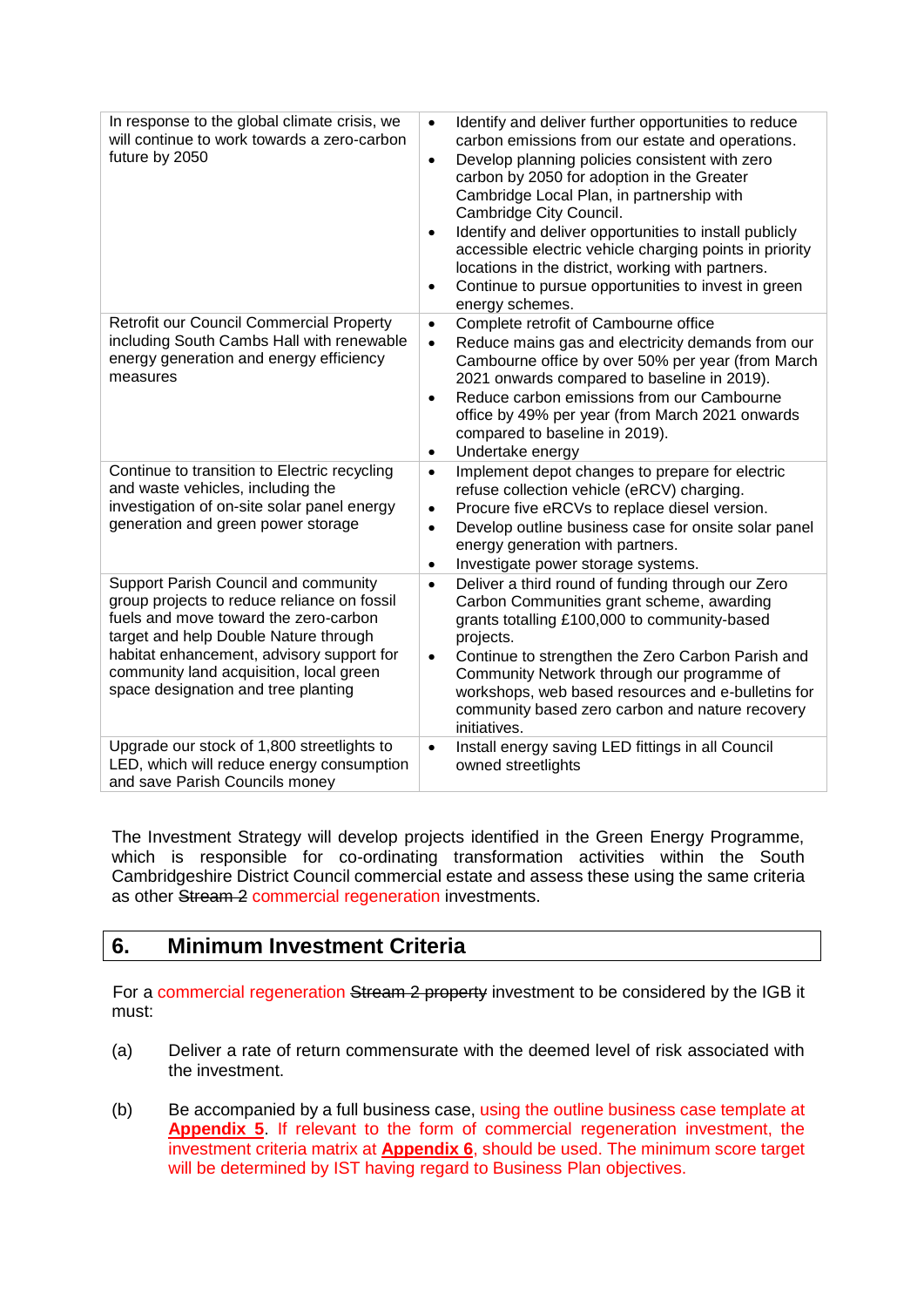- (c) Include an assessment of the carbon equivalent tonnes to allow proposals to be scored against the context of reducing the Council's carbon footprint.
- (d) Include an assessment of the strategic fit of the investment proposed against the Objectives and Focus Areas contained within the 2020-2025 Business Plan.

The assessment criteria for Stream 2 activities needs to be agile enough to allow significantly different schemes to be assessed using the same overarching principles.

The investment opportunities considered under Stream 2 could vary significantly and, due to the speculative nature of some schemes, there will be higher risks attached to some investment opportunities. Each potential Stream 2 investment will undergo a qualitative and quantitative appraisal and risk assessment to establish the financial returns, financial and legal implications and risks associated with the purchase. The findings of these appraisals will be reported to the IGB as part of the business case.

An investment opportunity that does not meet the minimum criteria under investment stream 2 may have separate investment or regeneration benefits and, therefore, may still be considered for progression, however, decision making in this case is to be reserved to the Cabinet. For investments where there is a variable revenue stream, such as some energy projects, or a long time gap between investment and first revenue, such as development projects, alternative valuation options, such as the Internal Rate of Return (IRR) may be appropriate as a measure of an investment's rate of return.

In addition to the investment criteria matrix in **[Appendix 1 \(1a\)](#page-37-0)**, Stream 2 investments will be assessed for their strategic fit against the Objectives and Focus Areas contained within the 2019-2024 Business Plan.

#### **5.1 Business Plan Objectives**

The IGB will from time to time advise the target scores for the business plan objectives, and the weighting to be given to individual focus areas within each business plan area

### **7. Risk Management**

**7.1 Financing Risk:** As with all investments, there are risks that capital values, rental values and development values can fall as well as rise. Where the acquisition or development is reliant on increases in borrowing the business case will factor in fixed rate borrowing costs commensurate with the anticipated holding period of the asset. By utilising fixed rate borrowing options the Council will be protected from future increases in financing costs.

Financial returns from Stream 2 activities may come in the form of capital receipts either in place of or in addition to revenue returns. This would need to be considered carefully as part of the overall Investment Strategy given the requirement to achieve net revenue returns of 2.5% overall.

7.2 **Portfolio Risk:** To mitigate portfolio risk, the Council will seek to maintain a diverse commercial property portfolio and, in this regard, future decisions on its established commercial property estate will have regard to diversification. Each asset is reviewed on an annual basis in order to review its performance, investment requirements and whether it should remain in the portfolio. Void periods for commercial investment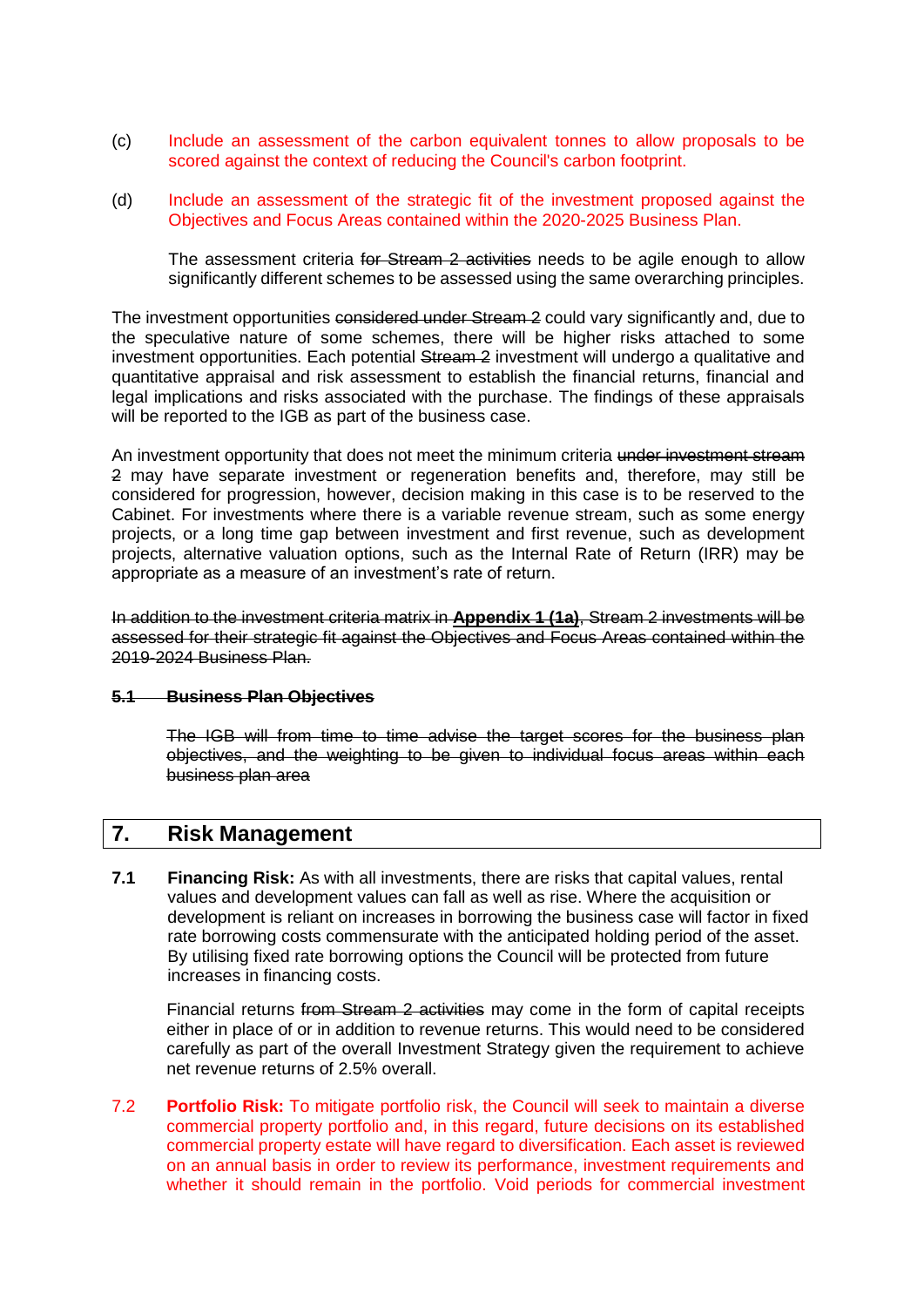properties held by the Council will be monitored and vacancy levels reported to the IGB during the year to ensure active management.

7.3 **Development Risk:** The Council assesses the risk of loss before entering into and whilst holding property investments, including adequate due diligence checks, surveys and technical reports to support the business case.

### **8. Business Case**

The IST will prepare a business case for Stream 2 investments where the minimum weighted score target has been met (**Appendix 6**).

The minimum score target will be determined by the Head of Commercial Development & Investment and their Team, in consultation with the Lead Member for Finance, once Business Plan objectives and focus areas have been finalise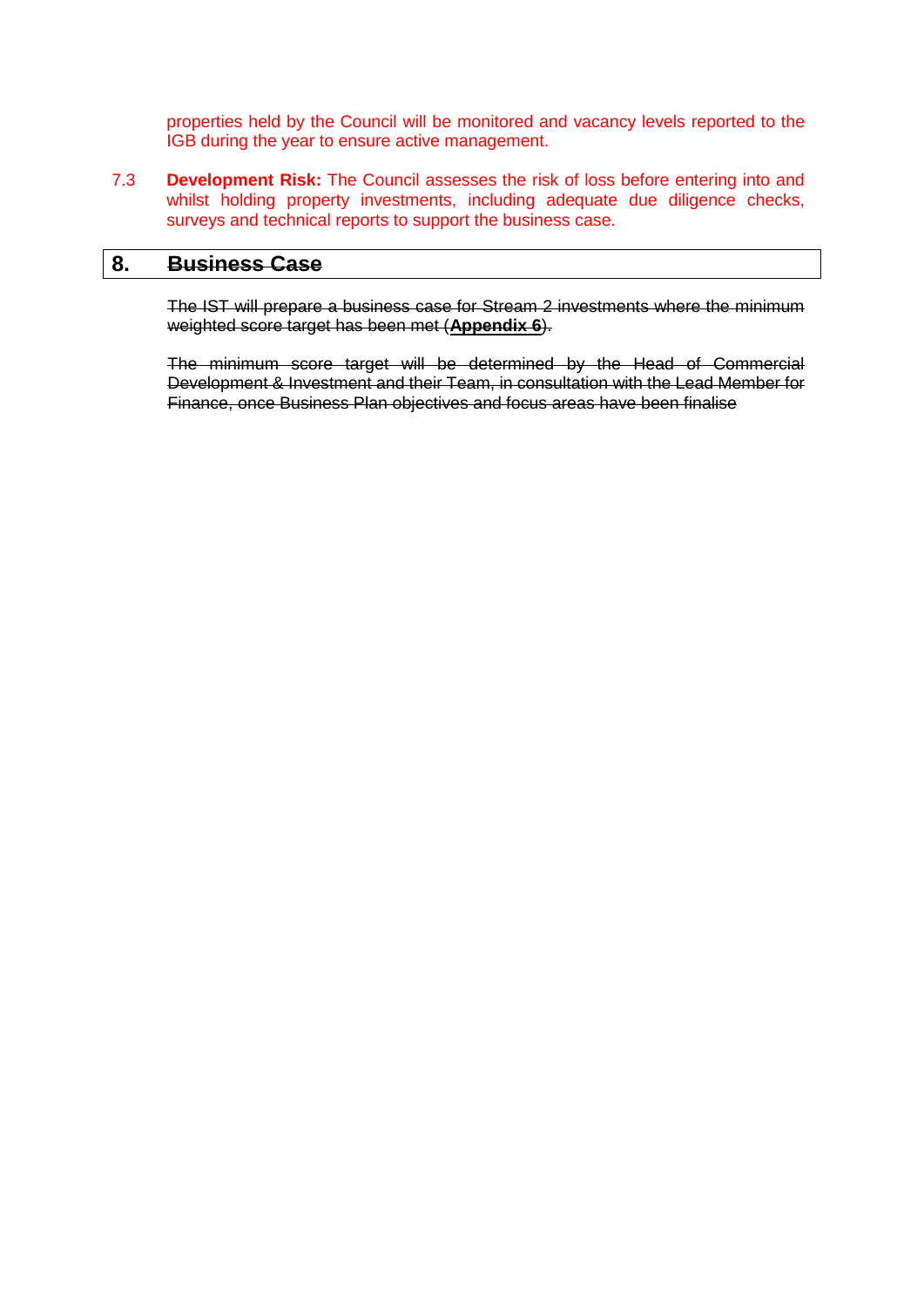### **Appendix 3: Property Investment Stream 3 – Investment Partnerships**

### **1. Objective**

The objective of the Stream 3 investment criteria is to establish a framework for the identification of properties or land for development of new homes through Investment Partnerships. These opportunities may deliver regeneration or economic development benefits as well as positive financial returns for the Council in the form of future revenue income streams or capital uplifts. Future income streams may include:

- Rental income from Council Housing (HRA Affordable Homes);
- Rental income from Private Rented Sector Housing (PRS) through Ermine Street Housing;
- **.** Capital receipts from Intermediate Home Ownership stair-casing;
- Capital receipts from Right to Buy;
- Increases in retained business rates;
- New Homes Bonus.

By the nature of these investments, returns are likely to be in the form of capital receipts from the sale of a constructed asset, potentially developed in phases depending on the scale of the project. Developed properties may, however, be retained for the benefit of their long-term rental income and will become an investment asset after completion. The decision on whether or not these investments would meet the overall objectives of this Strategy will be informed by a financial appraisal as described in Appendix 1.

The Stream 3 investment criteria will be designed to ensure that the financial returns delivered from investments are commensurate with the deemed levels of associated risk. A higher risk investment will, therefore, require the delivery of greater financial returns.

### **2. Market Analysis and Background**

Stream 3 Investment Partnerships could come in a diverse range of forms. Examples include, but are not limited to:

- **Building homes and commercial premises;**
- pursuing redevelopment and regeneration opportunities;
- **Enabling long-term stalled developments;**
- Using public land and buildings to achieve long-term socio-economic sustainability for the District and wider Greater Cambridgeshire Area, as identified in the Local Plan and **Appendix A4** of this strategy.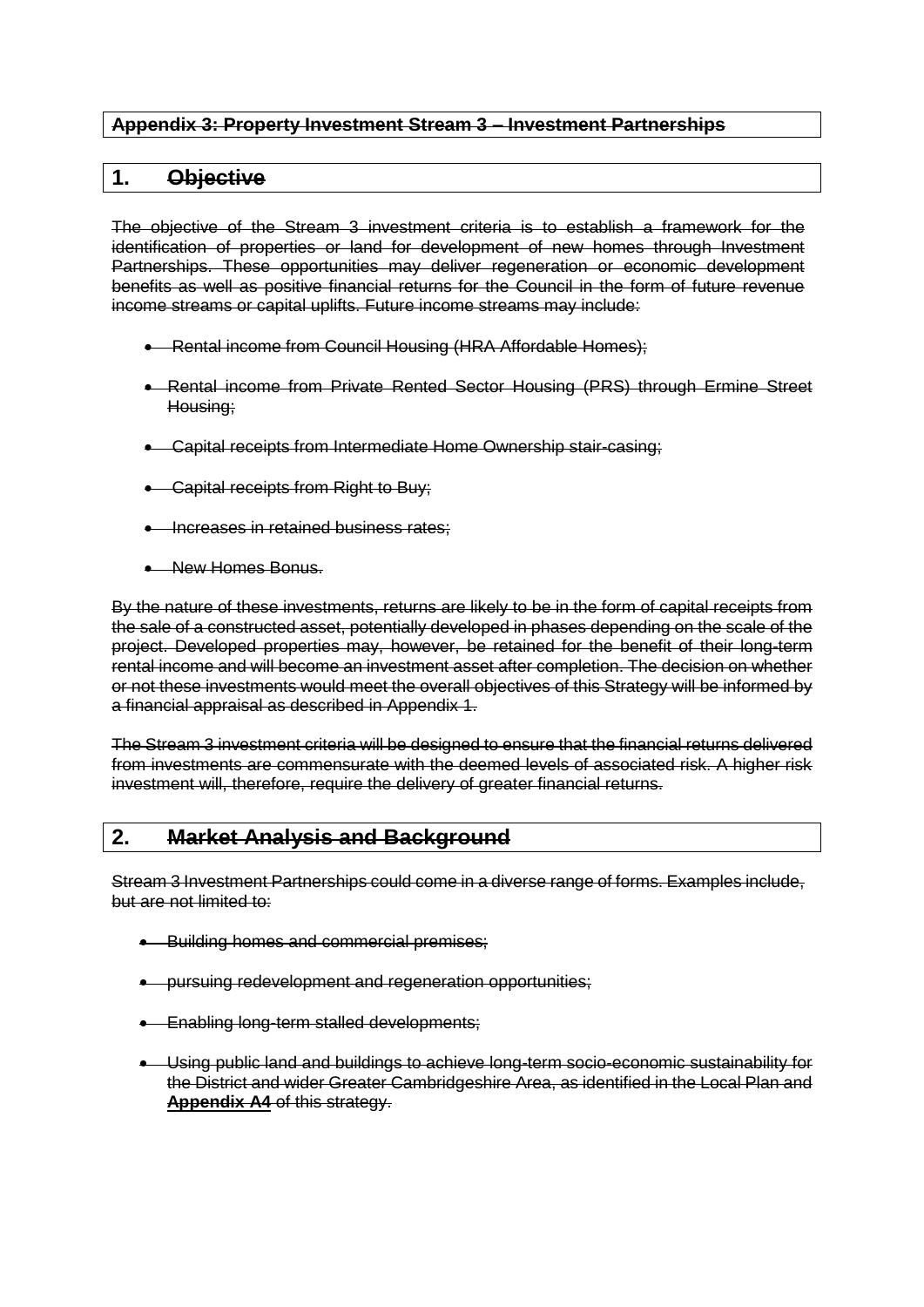# **3. Acquisition/Development Methodology**

Identification, consideration and recommendation of assets suitable for acquisition and/or development will be undertaken by the designated Head of Commercial Development & Investment in conjunction with internal resource and outside specialist guidance and professional support, as required, procured in accordance with the Council's established Contract Procedure Rules. These investment opportunities will initially be submitted to IST for consideration and subsequently to the IGB.

All investments considered for purchase will undergo qualitative and quantitative appraisal to establish portfolio suitability and risks. In addition, 3rd party advice will be called upon where specialist market knowledge is required. It is recognised that some of the cost of feasibility work and technical appraisal and assessment will be abortive.

All commercially based investments and/or developments involve risk and, at each stage of the process, the commitments made will be at risk as there can be no guarantee that the investment will be secured or a fully successful development will be achieved. The terms of the agreement between the parties will seek to mitigate the inherent risks. Moreover, the timing of the exercise can also be a critical factor in achieving optimum success, particularly in terms of market conditions, the state of the national economy and levels of investment confidence within the development industry.

In addition to the investment criteria matrix in **Appendix 1 (1a)**, Stream 3 investments will be assessed for their strategic fit against the Objectives and Focus Areas contained within the 2019-2024 Business Plan.

The IGB will from time to time advise the target scores for the business plan objectives, and the weighting to be given to individual focus areas within each business plan area.

### **4. Minimum Investment Criteria**

For a Stream 3 property investment to be considered by the IGB it must:

- Deliver a rate of return commensurate with the deemed level of risk associated with the investment;
- Be accompanied by a full business case prepared by the IST, and other officers where relevant.

The scoring matrix for Stream 3 investments will be based on the targets for Stream 2 investments. Schemes with higher risks will be expected to deliver higher levels of return to cover the risk considerations, and only schemes that deliver the assessed rate of return will pass the minimum assessment criteria.

Each potential Stream 3 investment will undergo a qualitative and quantitative appraisal and risk assessment to establish the financial returns, financial and legal implications and risks associated with the purchase. The findings of these appraisals will be reported to the IGB as part of the business case.

An investment opportunity that does not meet the minimum criteria under investment stream 3 may have separate investment or regeneration benefits and, therefore, may still be considered for progression, however, decision making in this case is to be reserved to the Cabinet rather than the IGB. For investments where there is a variable revenue stream, such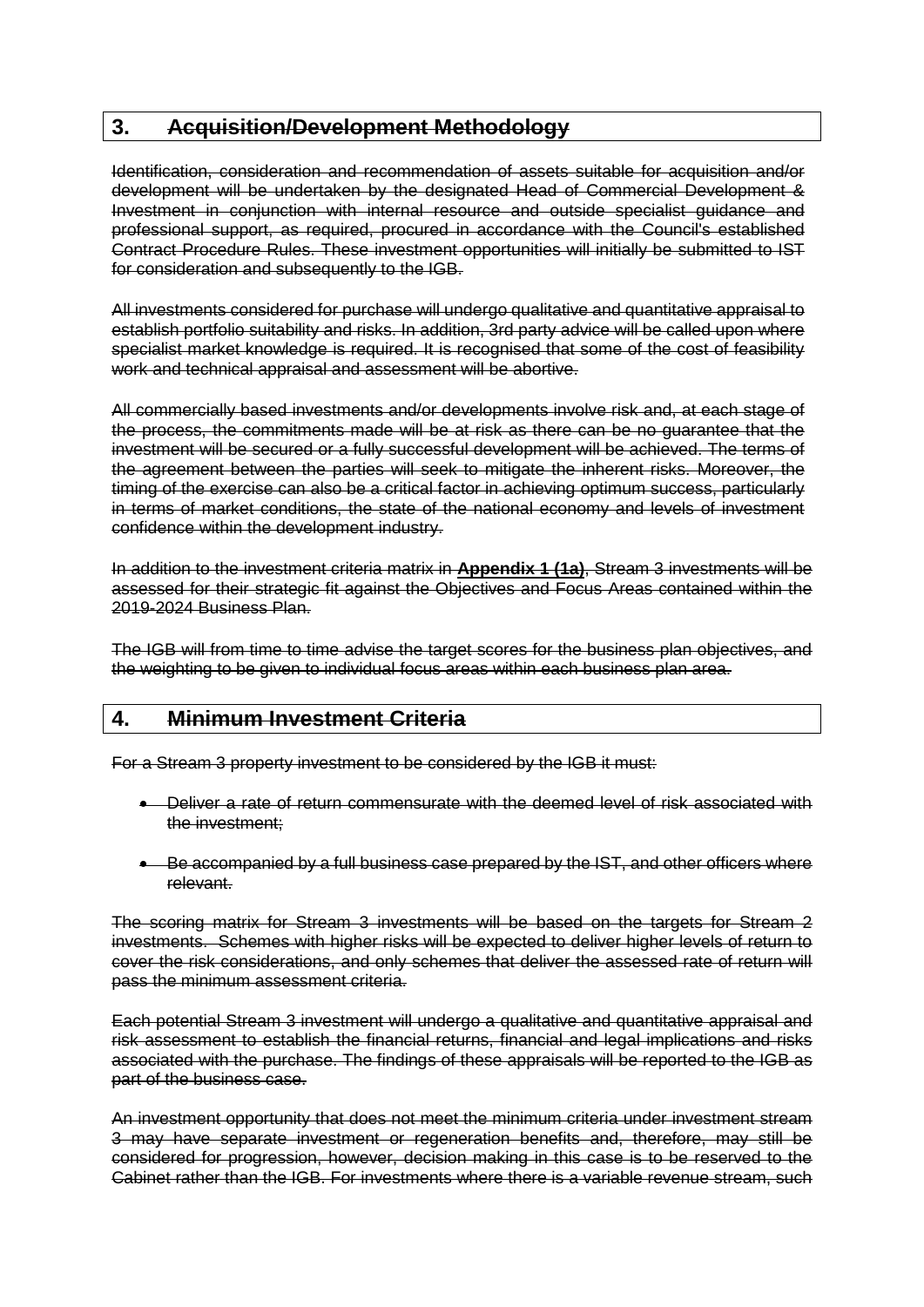as some energy projects, or a long time gap between investment and first revenue, such as development projects, alternative valuation options, such as the Internal Rate of Return (IRR) may be appropriate as a measure of an investment's rate of return.

### **5. Risk Management**

**5.1. Financing Risk:** As with all investments, there are risks that capital values, rental values and development values can fall as well as rise. Where the acquisition or development is reliant on increases in borrowing the business case will factor in fixed rate borrowing costs commensurate with the anticipated holding period of the asset. By utilising fixed rate borrowing options the Council will be protected from future increases in financing costs.

Financial returns from Stream 3 activities may come in the form of capital receipts either in place of or in addition to revenue returns. This would need to be considered carefully as part of the overall Strategy given the requirement to achieve net revenue returns of 2.5% from the investment strategy overall.

### **6. Business Case**

**6.1** The IST will prepare a business case for Stream 2 investments where the minimum weighted score target has been met (**Appendix 6**).

The minimum score target will be determined by the Head of Commercial Development & Investment and their Team, in consultation with the Lead Member for Finance, once the Business Plan objectives and focus areas have been finalised.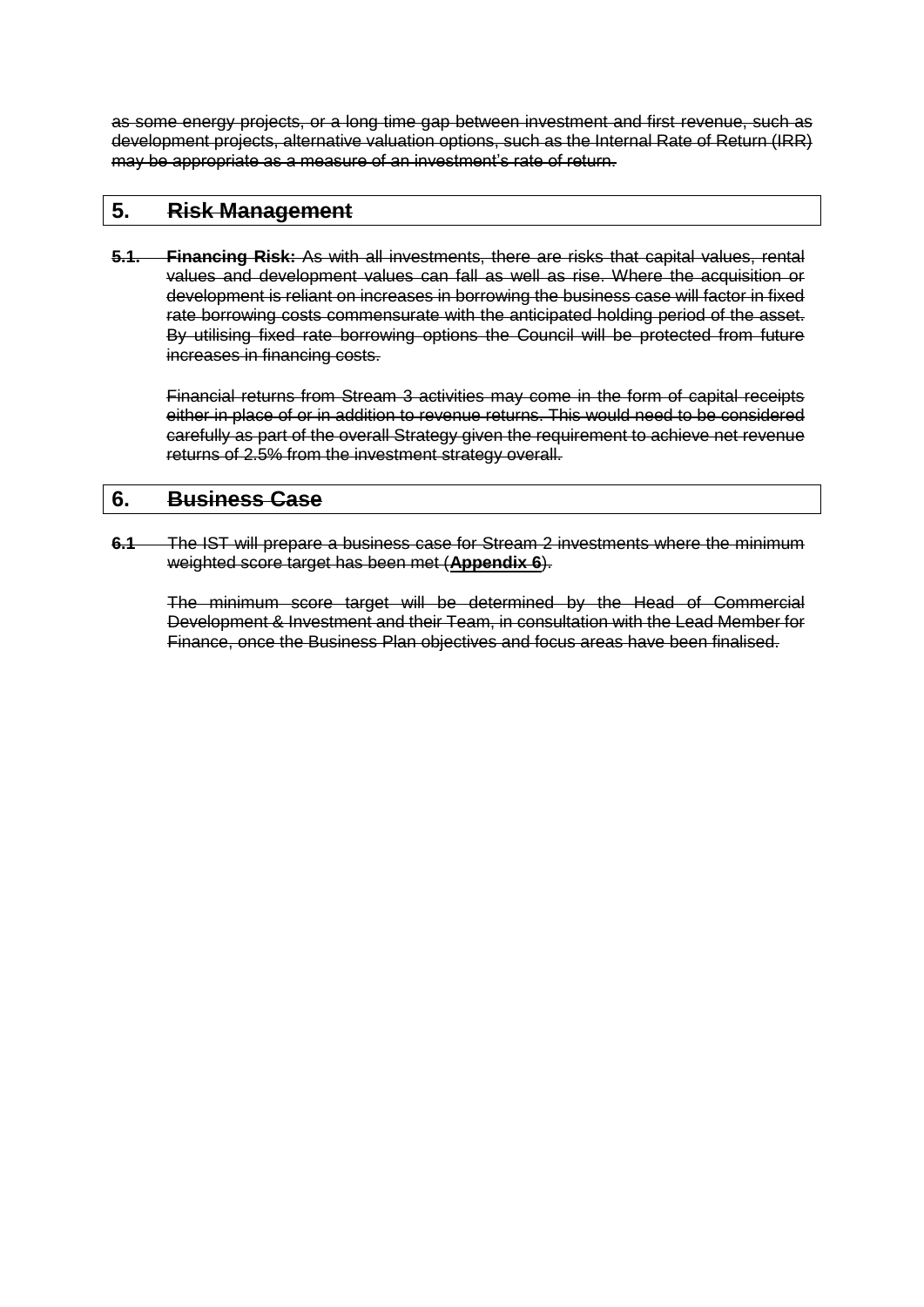# **Appendix 5: Stream 2 and 3 Business Case Outline**

The business case will include the following as a minimum:

**Reasons:** Why is the investment needed?

**Options:** What are the options available?<br>**Benefits:** What would be the benefits of the **Benefits:** What would be the benefits of the investment? How would it help deliver the Business Plan objectives?

**Investment Appraisal**: A detailed financial appraisal setting out the projected income and costs associated with a potential acquisition along with an assessment of the proposed financing options and associated risks and considerations.

**Risk Management Assessment**: A detailed risk assessment of the potential investment, including mitigation measures that can be employed:

Specific risks associated with the proposed investment:

- Risk of failure (sales/letting void risks)
- Costs of ownership and management
- Differing ownership structures (e.g. wholly owned subsidiaries).
- Sector risk (portfolio spread)
- Provide an exit strategy financial assessment as a 'worse case' scenario
- Liquidity assessment
- LTV ratio assessment

Market Risks, including risks of structural change or market failure, which may affect the market as a whole or particular subsectors or groups of property:

- Illiquidity upon sale (e.g. lot size, transaction times, availability of finance)
- Failure to meet market value expectations (forecast value growth)
- Failure to meet market yield expectations (forecast yield shift)
- Risk of locational, economic, physical and functional depreciation through structural change
- Risks associated with legislative change (e.g. planning or changes in fiscal policy)

**Portfolio Assessment:** An assessment to establish suitability against the Council's existing property portfolio which will consider rental levels, location, property type, rent review and lease expiry patterns, industry sector, tenure, lease covenants, market exit constraints and physical and environmental factors.

**Legal Status/Advice:** Including the following:

- Report on title (to confirm ownership)
- Options for legal structures (e.g. use of wholly owned subsidiaries)
- Advice on SDLT and VAT linked to use of legal structure options

**Estimated Timescale:** Including the following:

• Proposed start date/Estimated end date/duration

**Estimated Project Resources:** Including the following:

- Identify role and name of officers
- Estimate the demand on officer time
- Identify resource gaps and whether these can be met
- Identify external resources required and estimated budget cost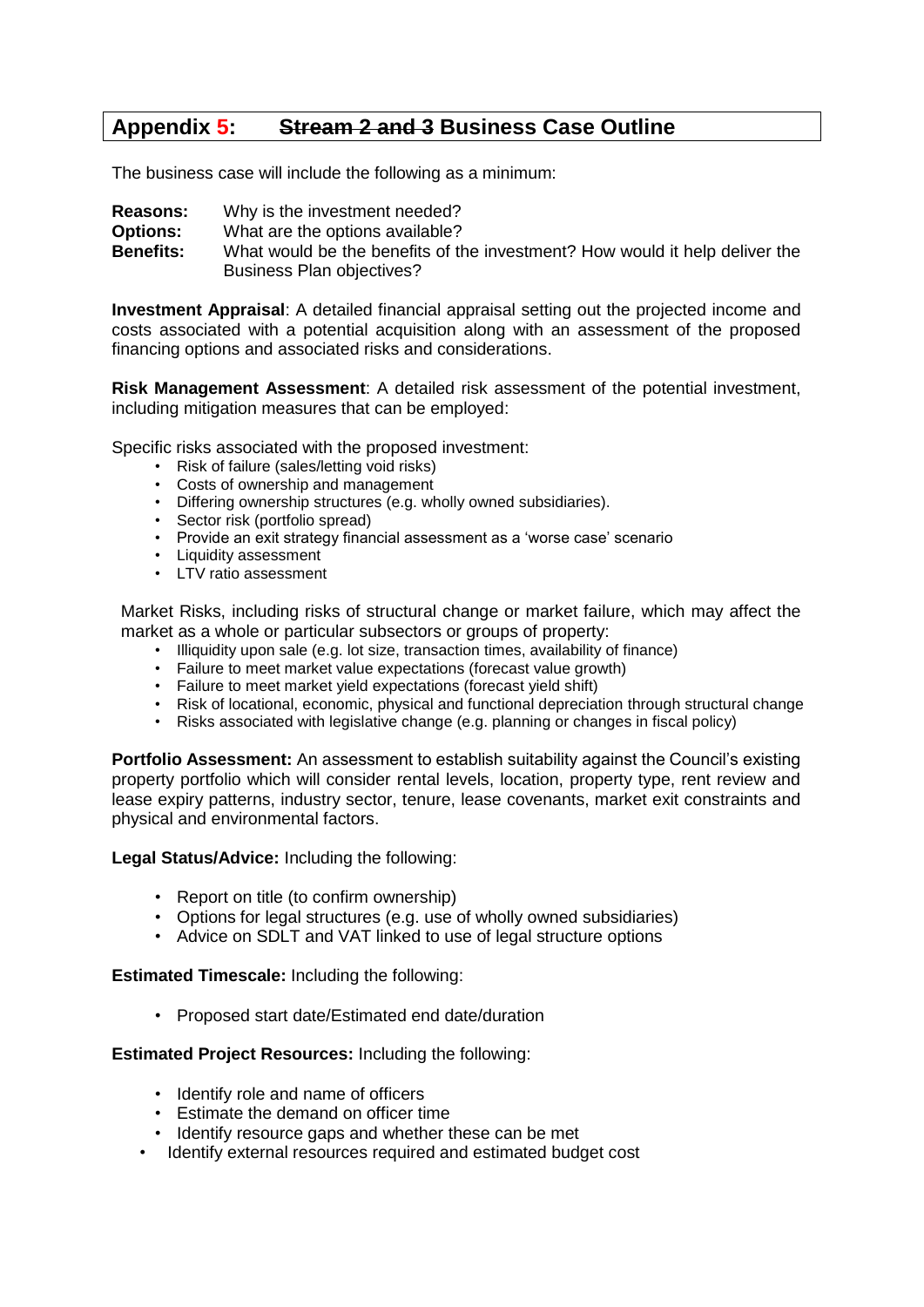### **Appendix 6 – Commercial Regeneration Investment Criteria Matrix**

For appropriate transactions, the IST will score the property investment against the scoring criteria shown below. The criteria will apply to the acquisition of new and existing assets and in these cases the in order of priority. The minimum score for the investment would Stream 1 at least 100 out of a maximum score of 184/

The criteria will not, however, cover all commercial investment scenarios, including regeneration opportunities and, in these cases, there a detailed business case would need to be prepared in line with the outline at appendix 6, balancing the level of return with the project risk and the score. For example, a high return would reflect higher risk and consequently a lower score; conversely, a lower level of return would reflect a lower level of risk and a higher score.

The Investment Criteria Matrix is based upon CIPFA guidance and is comparable with methods used by other local authorities, such as New Forest, Kettering and Redditch, which all broadly follow a format recommended by CIPFA. The table below shows the suggested scoring criteria to be applied when considering an investment property opportunity.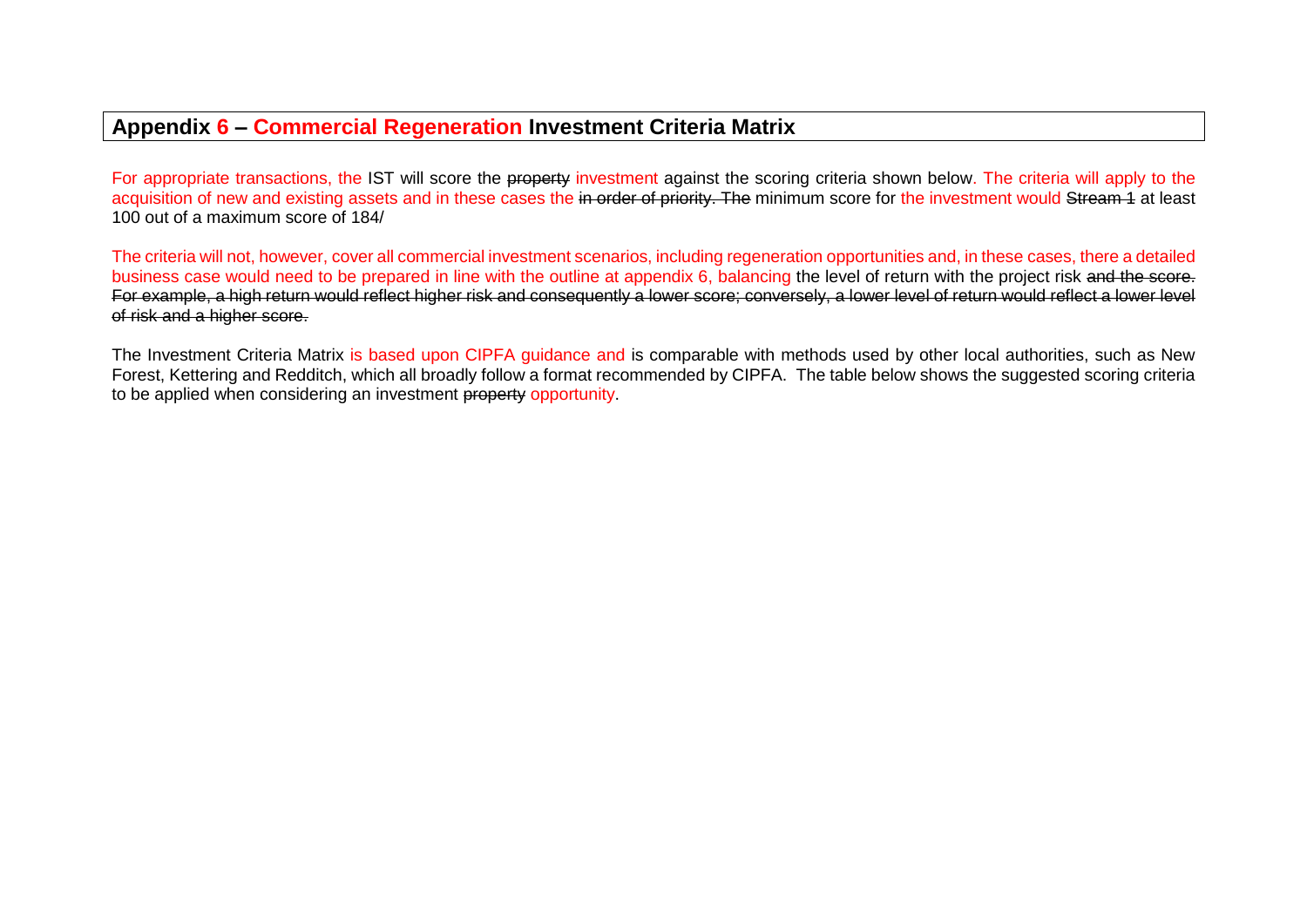| Score                                    |                     | 4                                                  | 3                                                    | $\overline{2}$                                                                            |                                                                  | 0                                                                             |
|------------------------------------------|---------------------|----------------------------------------------------|------------------------------------------------------|-------------------------------------------------------------------------------------------|------------------------------------------------------------------|-------------------------------------------------------------------------------|
| Scoring Criteria                         | Weighting<br>Factor | Excellent / very<br>good                           | Good                                                 | Acceptable                                                                                | Marginal                                                         | Unacceptable                                                                  |
| Location                                 | 12 10               | Major Prime                                        | Micro Prime                                          | Major Secondary                                                                           | Micro Secondary                                                  | <b>Tertiary</b>                                                               |
| <b>Tenancy Strength</b>                  | 108                 | Single tenant with<br>strong financial<br>covenant | Single tenant with<br>good financial<br>covenant     | Multiple tenants with<br>strong financial<br>covenant                                     | Multiple tenants with<br>good financial covenant                 | Tenants with poor<br>financial covenant<br>strength / vacant                  |
| Single/Multi Let                         | 6                   | <b>Single Let</b>                                  | 2-3 Tenants                                          | 4-6 Tenants                                                                               | 6+ Tenants                                                       | Vacant                                                                        |
| Occupiers lease<br>length                | $5\phantom{.0}$     | Greater than 10<br>vears                           | Between 7 and 10<br>years                            | Between 4 and 7<br>vears                                                                  | Between 2 and 4 years                                            | Less than 2 years;<br>vacant                                                  |
| Re-letting<br>prospects (Void<br>Period) | 5                   | $<$ 3 months                                       | 3-6 months                                           | 6-12 months                                                                               | 12-18 months                                                     | $18+$ months                                                                  |
| Tenure                                   | 94                  | Freehold                                           | Lease 125 years plus                                 | Lease between 50 &<br>125 years                                                           | Lease between 20 & 50<br>years                                   | Lease less than 20<br>vears                                                   |
| EPC/Sustainability                       | 4                   | <b>Highly Sustainable</b><br>$A - B$               | <b>Mainly Sustainable</b><br>С                       | Moderate but some<br>works would be<br>beneficial - D                                     | Unlikely to be<br>problematic when re-<br>letting or selling - E | Unsustainable - F or<br>worse                                                 |
| <b>Repairing Terms</b><br>obligations    | 43                  | Full repairing and<br>insuring                     | Internal repairing -<br>100% recoverable             | Internal repairing -<br>partially recoverable                                             | Internal repairing - no<br>recoverable                           | Landlord                                                                      |
| Building Quality /<br>obsolescence       | 42                  | <b>Newly Built</b><br>(useful life 50+<br>years)   | Recently refurbished<br>(within the past 5<br>years) | Average condition<br>and likely to continue<br>to be fit for current<br>use for 25+ years | Aged property with<br>redevelopment potential                    | Nearing end of useful<br>life / unlikely to<br>continue when lease<br>expires |
| Income Profile                           | 2                   | 10% Reversionary                                   | 0-10% Reversionary                                   | <b>Rack Rented</b>                                                                        | <b>Over Rented -10%</b>                                          | Over Rented - 10%+                                                            |
| Lot size                                 | 21                  | Between £6m and<br>£12m                            | Between £4m & £6m<br>or 12m and £18m                 | Between £2m & £4m<br>or £18m and £20m                                                     | Between £1m & £2m or<br>£20m & £25m                              | Less than £1m or more<br>than £25m                                            |